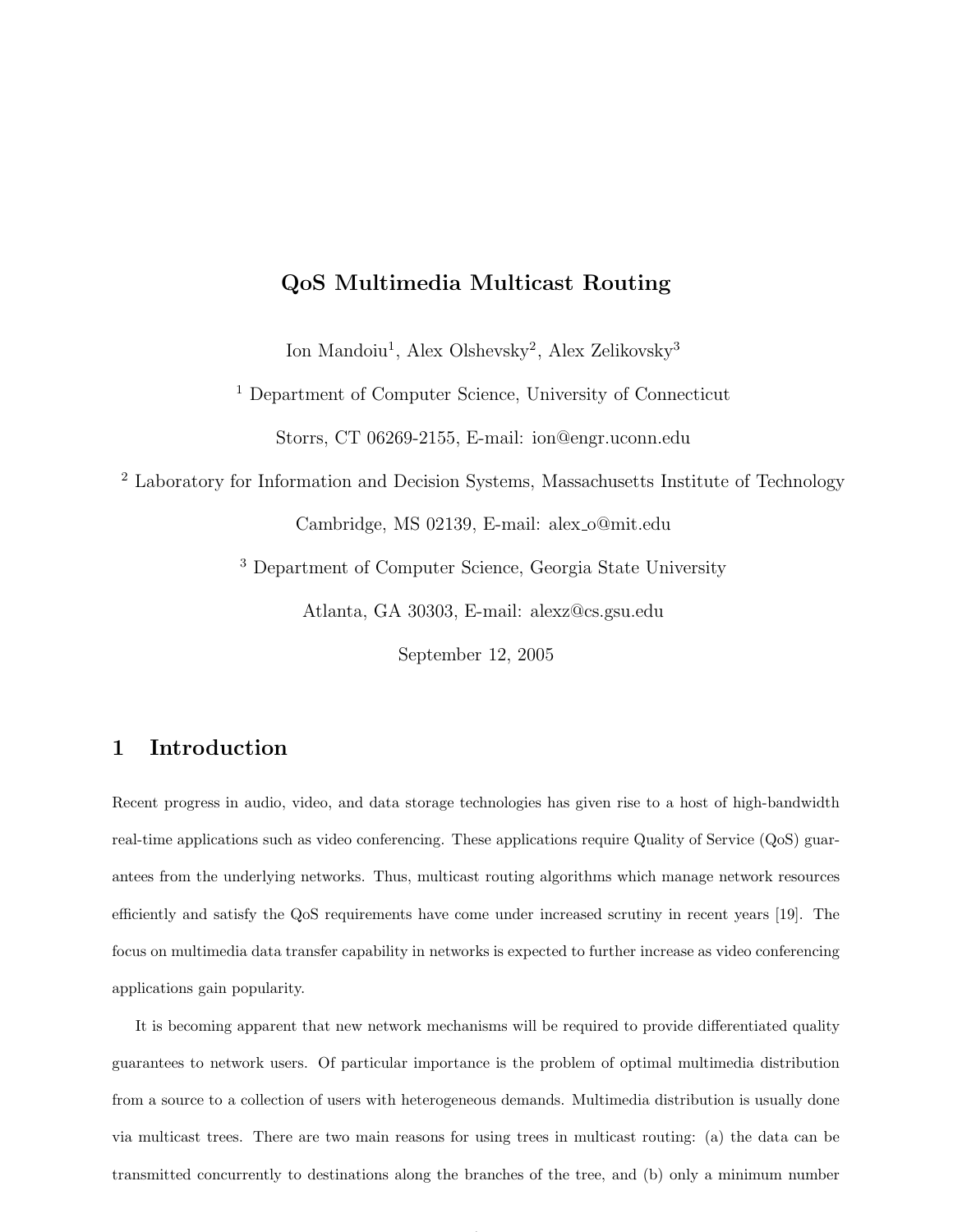#### 1 INTRODUCTION 2

of copies of the data must be transmitted since information replication is limited to the branshing points of the tree [22]. The bandwidth savings obtained from the use of multicast trees can be maximized by using optimal or nearly optimal multicast tree algorithms, and future networks are expected to integrate such algorithms into their operation [4].

Several versions of the QoS multicast problem have been studied in the literature. These versions seek routing tree cost minimization subject to  $(1)$  end-to-end delay,  $(2)$  delay variation, and/or  $(3)$  minimum bandwidth constraints (see, e.g.,  $[4, 17, 13]$ ). This chapter deals with the case of minimum bandwidth constraints, that is, the problem of finding an optimal multicast tree when each terminal possesses a different rate of receiving information. This problem is a generalization of the classical Steiner tree problem and therefore NP-hard [7]. Formally, given a graph  $G = (V, E)$ , a source s, a set of terminals S, and two functions:  $length : E \to R^+$  representing the length of each edge and  $rate : S \to R^+$  representing the rate of each terminal, a multicast tree  $T$  is a tree in  $G$  spanning  $s$  and  $S$ . The rate of an edge  $e$  in a multicast tree T, denoted by  $rate(e, T)$ , is the maximum rate of a downstream terminal, i.e., of a terminal in the connected component of  $T - e$  which does not contain s. The cost of a multicast tree T is defined as

$$
cost(T) = \sum_{e \in T} length(e) \cdot rate(e)
$$

QUALITY OF SERVICE MULTICAST TREE (QOSMT) PROBLEM: Given a network  $G = (V, E, length, rate)$ with source  $s \in V$  and set of terminals  $S \subseteq V$ , find a minimum cost multicast tree in G.

Without loss of generality, in this paper we further assume that the rates belong to a given discrete set of possible rates:  $0 = r_0 < r_1 < \ldots < r_N$ . The QoSMT problem is equivalent to the Grade of Service Steiner Tree problem [21], which has a slightly different formulation: in the latter the network has no source node and rates  $r_e$  must be assigned to edges so that the minimum edge rate on the tree path from a terminal with rate  $r_i$  to a terminal with rate  $r_j$  is at least  $min(r_i, r_j)$ , and such that the total tree cost is minimized. A more general *QoSMT with Priorities* was considered by Charikar et al. [7]. In this version of the problem the cost of an edge e is given arbitrarily instead of being equal to the length times the rate. In other words, edge costs in QoSMT with Priorities are not required to be proportional to edge rates. This generalization seems more difficult – the best known approximation ratio is logarithmic (which also holds for multiple multicast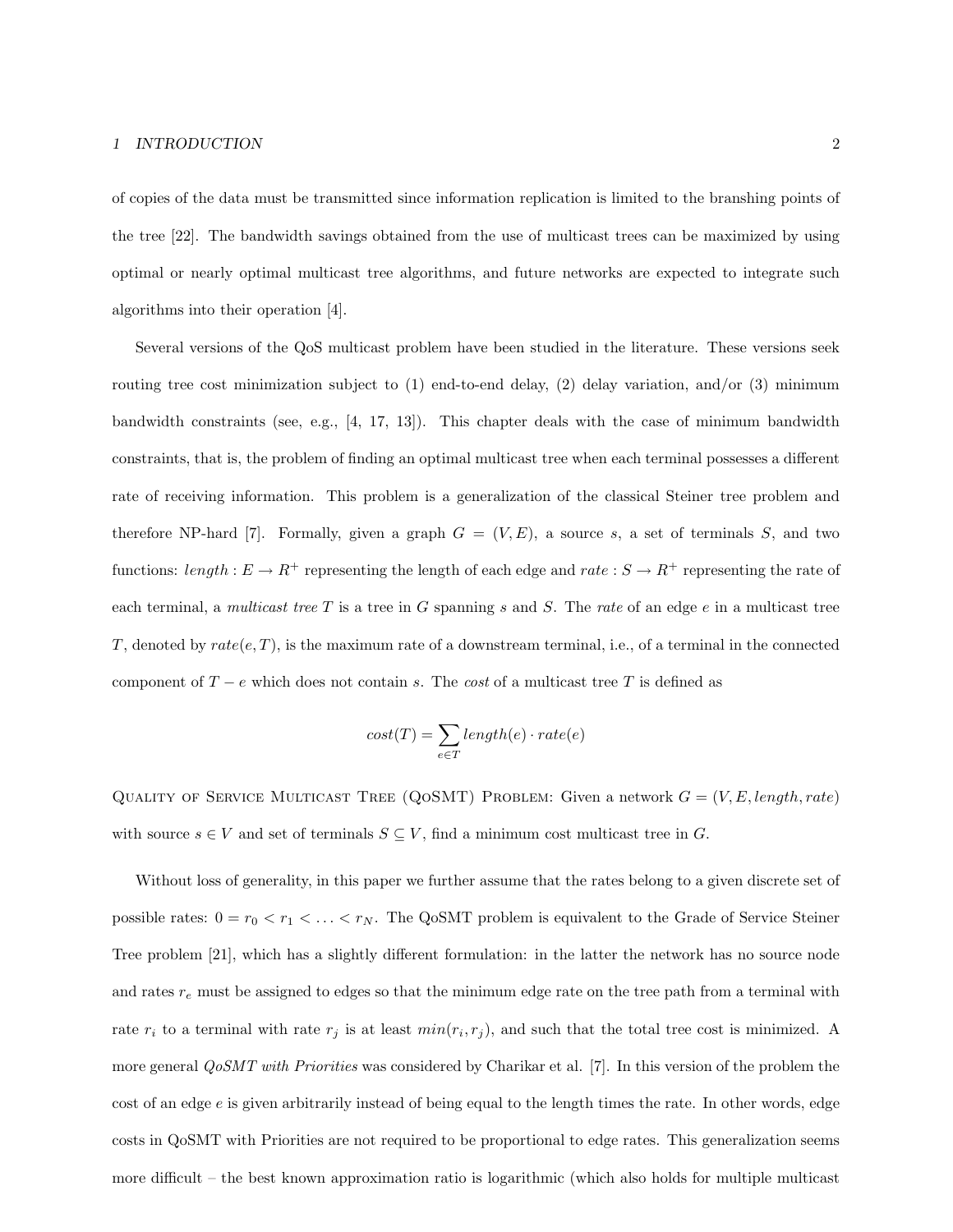groups) [7].

The QoSMT problem was introduced in the context of multimedia distribution over communication networks by Maxemchuk [13]. Maxemchuk suggested a low-complexity heuristic that can be used to build reliable multicast trees in many practical applications. Following Maxemchuk, Charikar et al [7] gave a useful approximation algorithm that finds a solution within  $e\alpha$  of the optimal, where  $\alpha < 1.550$  is the best approximation ratio of an algorithm for the Steiner tree problem. This is the first known algorithm with a constant approximation ratio for this problem. Recently, an approximation ratio of 3.802 based on accurate estimation of Steiner tree length has been achieved in [12].

We note that the problem QoSMT problem was also considered previously (under different names) in the operations research literature. A number of results for particular instances of the problem were obtained: Current et al. [9] gave an integer programming formulation for the problem and proposed a heuristic algorithm for its solution. Some results for the case of few rates were obtained by Balakrishnan et al. in [1] and [2]. Specifically, [2] (see also [21]) suggested an algorithm for the case of two non-zero rates with approximation ratio of  $\frac{4}{3}\alpha < 2.066$ . An improved approximation algorithm with a ratio of 1.960 was proposed in [12]. For the case of three non-zero rates, Mirchandani [14] gave an 1.522-approximation algorithm.

This chapter is organized as follows. First, we describe centralized algorithms for the QoSMT problem, spending the bulk of the time on the algorithms in [12], which have best approximation factors to date. Although these algorithms have superior quality, they cannot be easily adjusted for operation in a distributed environment. Thus, we then describe a more practical primal-dual approach to the QoSMT problem following [6]. This approach yields algorithms that have natural distributed implementations, and work well even when the multimedia source does not have exact knowledge of network topology. We conclude with an experimental comparison showing the advantage of the primal-dual approach over practical heuristics proposed in the literature.

# 2 Centralized Approximation Algorithms

Tables 1.1 and 1.2 summarize the approximation ratios of known centralized algorithms for the QoSMT problem, for the cases of two non-zero rates and unbounded number of non-zero rates, respectively. In this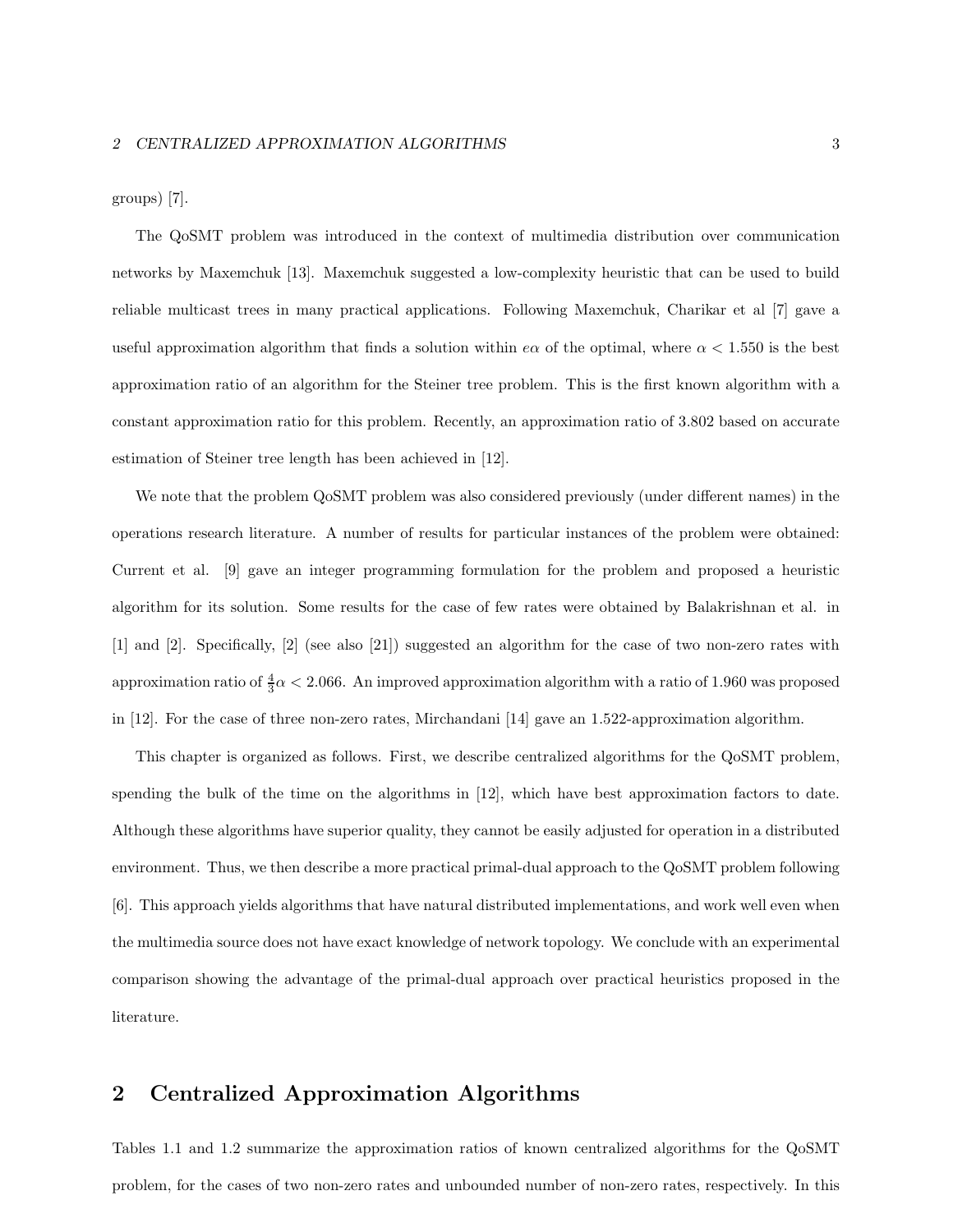table we present the approximation ratios achievable using various Steiner tree approximation algorithms as a subroutine. Note that along with the best approximation ratios resulting from the use of the losscontracting Steiner tree algorithm in [18], we also give approximation ratios resulting from the use of the more practical Steiner tree algorithms from [16, 3, 20, 24]. In this section we briefly discuss Maxemchuk's [13] and Charikar et al. [7] methods, and then give give a detailed description of best-to-date  $\beta$ -convex approximation algorithms of Karpinski et al [12].

### 2.1 Summary of Approximation Factors for the QoSMT Problem

## 2.2 Maxemchuk's Algorithm

Maxemchuk [13] introduced the QoSMT problem and proposed the first heuristic to solve this problem. His algorithm is a modification of the MST heuristic for Steiner Trees [20] (see Figure 1.1).

The extensive experiments given in [13] demonstrate that this method works well in practice. Nevertheless, the following example shows that the method may produce arbitrarily large error (linear in the number of rates) compared with the optimal tree. Consider the natural generalization of the example in Figure 1.2 with an arbitrary number k of distinct rates. Its optimal solution has a cost of about 1, whereas Maxemchuk's method returns a solution of cost about  $(k+1)/2$ . As there are  $2^{k-1}+1$  nodes, this cost can also be written as  $1 + \frac{1}{2} \log_2(n-1)$ , where *n* is the number of nodes in the graph. We conclude that the approximation ratio of Maxemchuk's algorithm is no better than linear in the number of rates and no better than logarithmic in the number of nodes in the graph.

#### 2.3 The Charikar-Naor-Schieber Algorithms

Charikar et al [7] gave the first constant-factor approximation algorithms for the QoS Steiner tree problem. The simplest version is a *binary rounding* algorithm. In its first step, all rates are rounded to the closest power of two to produce the rounded up instance of this problem (clearly, this at most doubles the cost of an optimal solution). In its second step, Steiner trees are computed separately for each rate (within some approximation ratio  $\alpha$ ). The union of these trees is the final solution.

Consider the network obtained by replacing each edge of rate  $2^i$  in an optimal solution by  $i+1$  parallel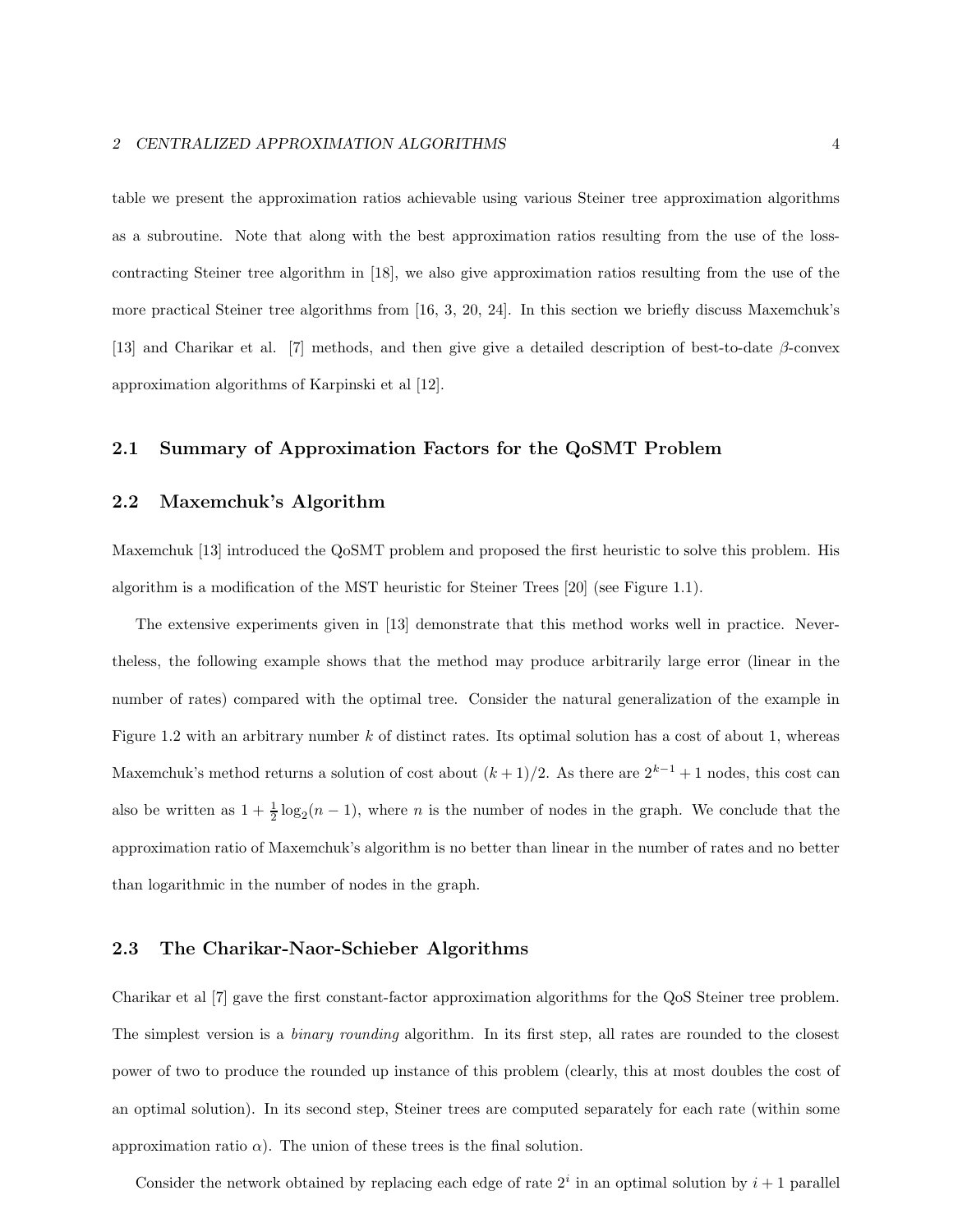edges of rates  $2^0, 2^1, \ldots, 2^{i-1}, 2^i$ , respectively. In the new network, edges of a specific rate form a Steiner tree spanning all terminals of the respective rate. Since the optimal cost in this new network is no more than twice the cost of the rounded up instance, taking the union of all the computed Steiner trees introduces another factor of two to the approximation ratio. Thus the final approximation factor is  $2 \cdot \alpha \cdot 2 = 4\alpha$ .

Using a randomization technique, Charikar, Naor, and Schieber [7] reduce the approximation ratio to  $e\alpha \approx 4.21$ , where  $e \approx 2.71$  is the Euler constant and  $\alpha \approx 1.55$  is the currently best approximation ratio for the Steiner Tree problem.

### 2.4  $\beta$ -Convex Steiner Tree Approximation Algorithms

In this section we introduce the notion of  $\beta$ -convex Steiner tree approximation algorithms and show tighter upper bounds on their output when applied to the QoSMT problem.

We begin by reviewing some Steiner tree definitions. A Steiner tree is a minimum-length tree connecting a subset of the graph's nodes. The nodes in a subset are usually referred to as terminal nodes. A Steiner tree is called full if every terminal is a leaf. A Steiner tree can be decomposed into components which are full by breaking the tree up at the non-leaf terminals. A Steiner tree is called  $k$ -restricted if every full component has at most k terminals. Let us denote the length of the optimum k-restricted Steiner tree as  $opt_k$  and the length of the optimum unrestricted Steiner tree as *opt*. Let the k-restricted Steiner ratio  $\rho_k$  be  $\rho_k = \sup \frac{opt_k}{opt}$ , where the supremum is taken over all instances of the Steiner tree problem. It has been shown in [5] that  $\rho_k = \frac{(r+1)2^r + s}{r2^r + s}$  $\frac{+1}{r^{2r}+s}$ , where r and s are obtained from the decomposition  $k = 2^r + s$ ,  $0 \le s < 2^r$ . A slightly tighter bound on the length of the optimal k-restricted Steiner tree has been established in [12].

**Theorem 1.1** [12] For every Steiner tree T partitioned into edge-disjoint full components  $T^i$ ,

$$
opt_k \leq \sum_i (\rho_k(l(T^i) - D(T^i)) + D(T^i)),
$$

where  $l(T^i)$  is the length of the full component  $T^i$  and  $D(T^i)$  is the length of the longest path in  $T^i$ .

 $\beta$ -convexity of Steiner tree approximation has been introduced in [12]. A Steiner tree heuristic A is called a β-convex  $\alpha$ -approximation Steiner tree algorithm if there exist an integer m and non-negative real numbers  $\lambda_i, i = 2, \ldots, m$ , with  $\beta = \sum_{i=2}^m \lambda_i$  and  $\alpha = \sum_{i=2}^m \lambda_i \rho_i$  such that the length of the tree computed by  $A, l(A)$ ,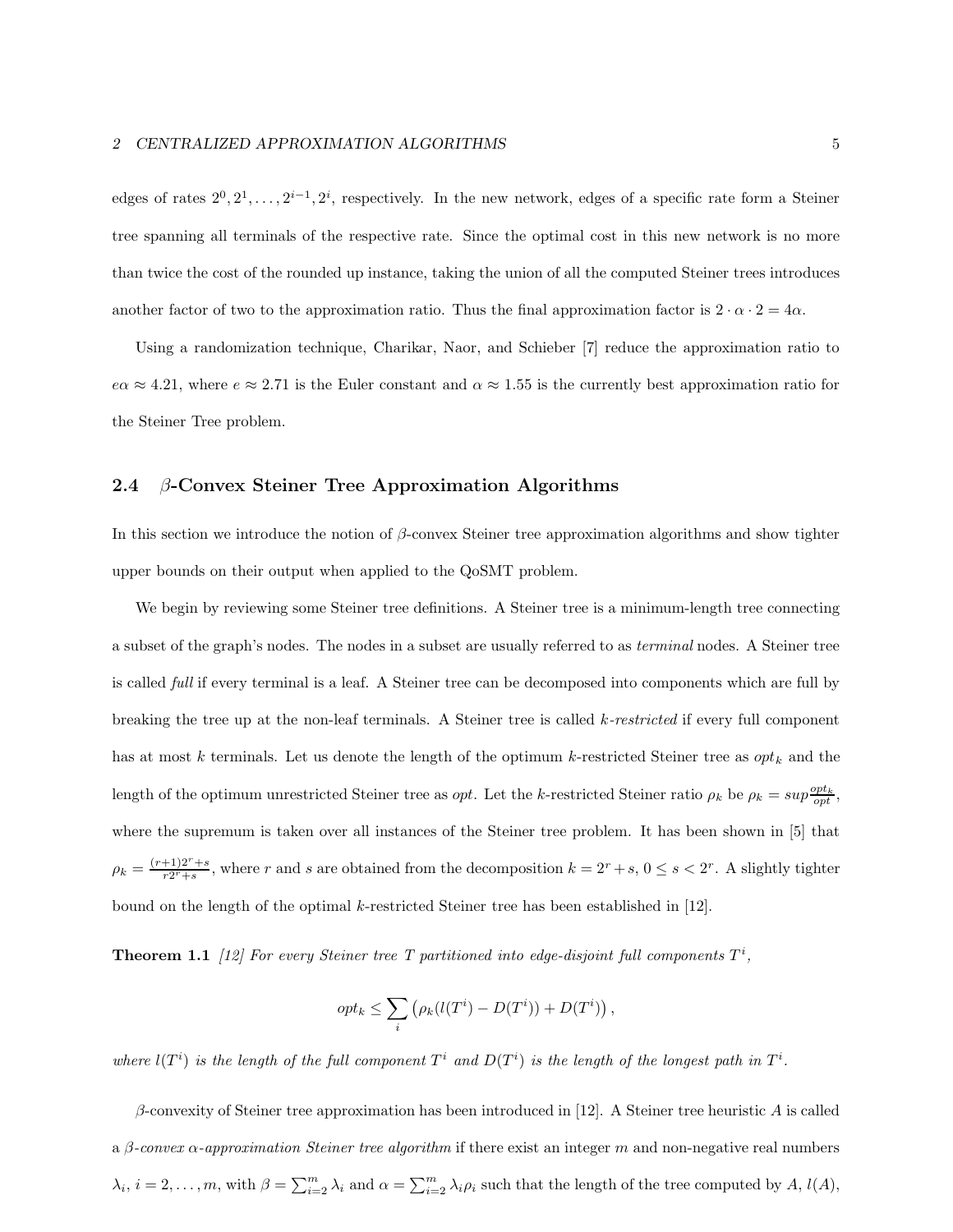#### 2 CENTRALIZED APPROXIMATION ALGORITHMS 6

is upper bounded by

$$
l(A) \le \sum_{i=2}^{m} \lambda_i opt_i,
$$

where  $opt_i$  is the length of the optimal *i*-restricted Steiner tree.

The MST-algorithm [20] is 1-convex 2-approximation since its output is the optimal 2-restricted Steiner tree of length  $opt_2$ . Every k-restricted approximation algorithm from [3] is 1-convex – the sum of coefficients in the approximation ratio always equals to 1, e.g., for  $k = 3$ , it is 1-convex 11/6-approximation algorithm since the output tree is bounded by  $\frac{1}{2}opt_2 + \frac{1}{2}opt_3$ . The output tree for PTAS [16] converges to the optimal 3-restricted Steiner tree and has length  $(1 + \epsilon)opt_3$ , therefore, it is  $(1 + \epsilon)$ -convex  $\frac{5}{3}(1 + \epsilon)$ -approximation algorithm. The currently best approximation ratio of  $1 + \frac{\sqrt{3}}{2}$  is achieved by heuristic from [18] which is not known to be  $\beta$ -convex for any value of  $\beta$ .

Given a  $\beta$ -convex  $\alpha$ -approximation algorithm A, it follows from Theorem 1.1 that

$$
l(A) \le \sum_{i} \lambda_i opt_i \le \sum_{i} \lambda_i \rho_i (opt - D) + \beta D = \alpha (opt - D) + \beta D \tag{2.1}
$$

Let OPT be the optimum cost QoSMT tree T, and let  $t_i$  be the length of rate  $r_i$  edges in T. Then,

$$
cost(OPT) = \sum_{i=1}^{N} r_i t_i
$$

Let  $OPT_k$  be the subtree of the optimal QoS Multicast tree  $OPT$  induced by edges of rate  $r_i, i \geq k$ . The tree  $OPT_k$  spans the source s and all nodes of rate  $r_k$  and, therefore, an optimal Steiner tree connecting s and rate- $r_k$  nodes cannot be longer than

$$
l(OPT_k) = \sum_{i=k}^{N} t_i
$$

The main idea of the QoSMT algorithms in [12] is to reuse connections for the higher rate nodes when connecting lower rate nodes. When connecting nodes of rate  $r_k$ , we collapse nodes of rate strictly higher than  $r_k$  into the source s thus allowing to reuse higher rate connections for free. Let  $T_k$  be an approximate Steiner tree connecting the source s and all nodes of rate  $r_k$  after collapsing all nodes of rate strictly higher than  $r_k$  into the source s and treating all nodes of rate lower than  $r_k$  as Steiner points. If we apply an  $\alpha$ -approximation Steiner tree algorithm for finding  $T_k$ , then the resulted length can be bounded as follows

$$
l(T_k) \leq \alpha l(OPT_k) = \alpha t_k + \alpha t_{k+1} + \ldots + \alpha t_N
$$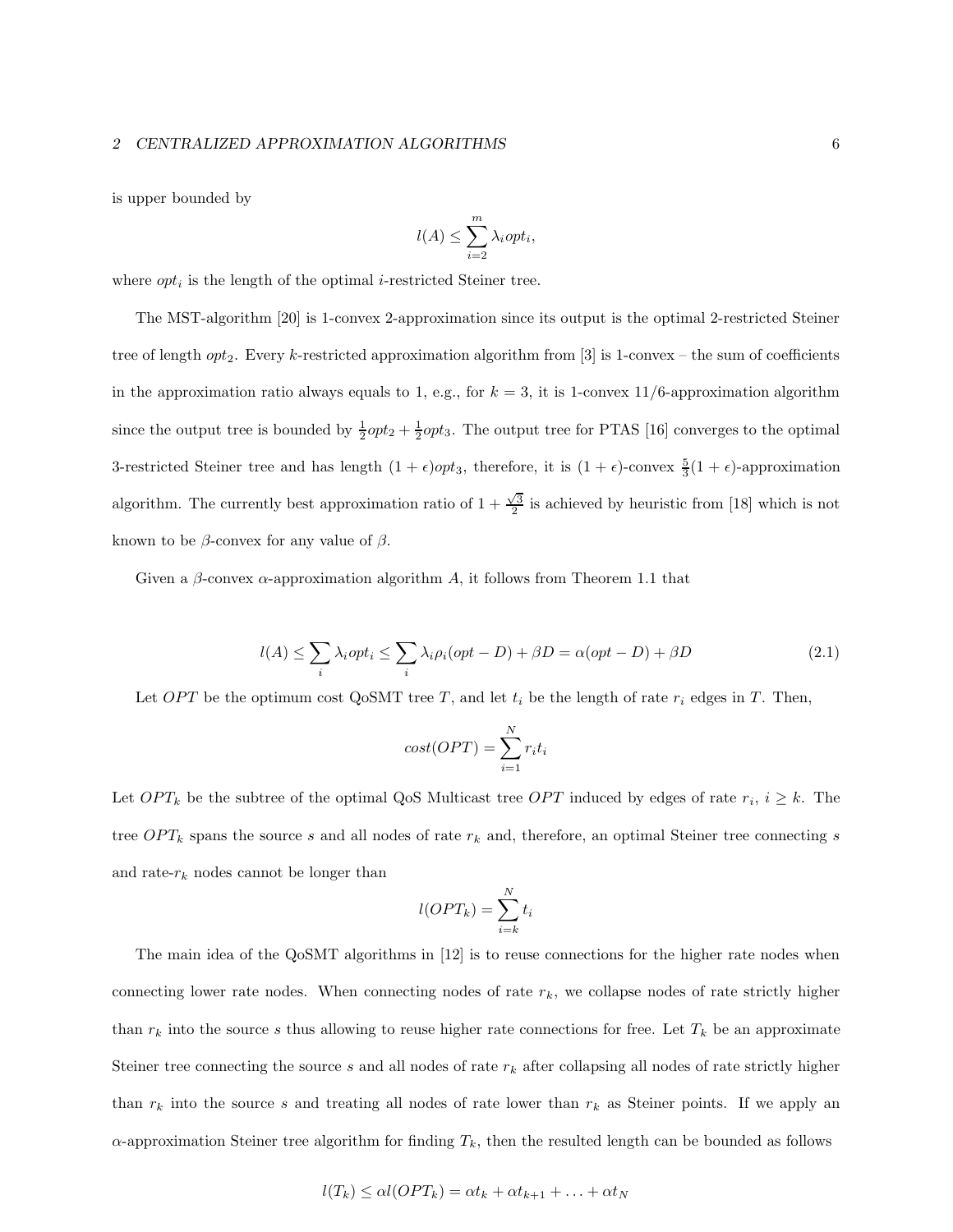The following lemma shows that if the tree  $T_k$  is obtained using β-convex  $\alpha$ -approximation Steiner tree algorithm, then a tighter upper bound on the length of  $T_k$  holds.

**Lemma 1.1** [12] Given an instance of the QoSMT problem, the cost of the tree  $T_k$  computed by a  $\beta$ -convex  $\alpha$ -approximation Steiner tree algorithm is at most

$$
cost(T_k) \leq \alpha r_k t_k + \beta(r_k t_{k+1} + r_k t_{k+2} + \dots + r_k t_N)
$$

**Proof.** Let  $OPT_k$  be the subtree of the optimal QoS Multicast tree  $OPT$  induced by edges of rate  $r_i$ ,  $i \geq k$ . By duplicating nodes and introducing zero length edges, it can be assumed that  $OPT_{k+1}$  is a complete binary tree with the set of leaves consisting of the source s and all nodes of rate at least  $r_{k+1}$ . The edges of rate  $r_k$  form subtrees attached to the tree  $OPT_{k+1}$  connecting rate  $r_k$  nodes to  $OPT_{k+1}$  (see Figure 1.3(a)).

Note that edges of any binary tree  $T$  can be partitioned into the edge-disjoint paths connecting internal nodes with leaves as follows. Each internal node v (including the degree-2 root) is split into two nodes  $v_1$ and  $v_2$  such that  $v_1$  becomes a leaf incident to one of the downstream edges and  $v_2$  becomes a degree-2 node (or a leaf if v is the root) incident to an edge connecting v to its parent (if v is not the root) and another downstream edge. Since each node is incident to a downstream edge, each resulted connected component will be a path containing exactly one leaf of T connected to an internal node of T.

The binary tree  $OPT_{k+1}$  broken into edge-disjoint paths described above along with all nodes of rate  $r_k$ that attached to them is shown on Figure 1.3(b). A resulted connected component  $OPT_k^i$  consisting of a path  $D_k^i = OPT_k^i \cap OPT_{k+1}$  and attached Steiner trees with edges of rate  $r_k$  is shown on Figure 1.3(c). Note that the total length of the paths  $D_k^i$  is  $l(OPT_{k+1}) = t_{k+1} + t_{k+2} + \cdots + t_N$ . By Theorem 1.1, decomposing the tree  $T_k$  along these full components  $OPT_k^i$  results in the following upper bound:

$$
l(T_k) \leq \sum_i \left[ \alpha(l(OPT_k^i) - D_k^i) + \beta D_k^i \right]
$$
  
=  $\alpha t_k + \beta(t_{k+1} + t_{k+2} + \dots + t_N)$ 

The lemma follows by multiplying the last inequality by  $r_k$ .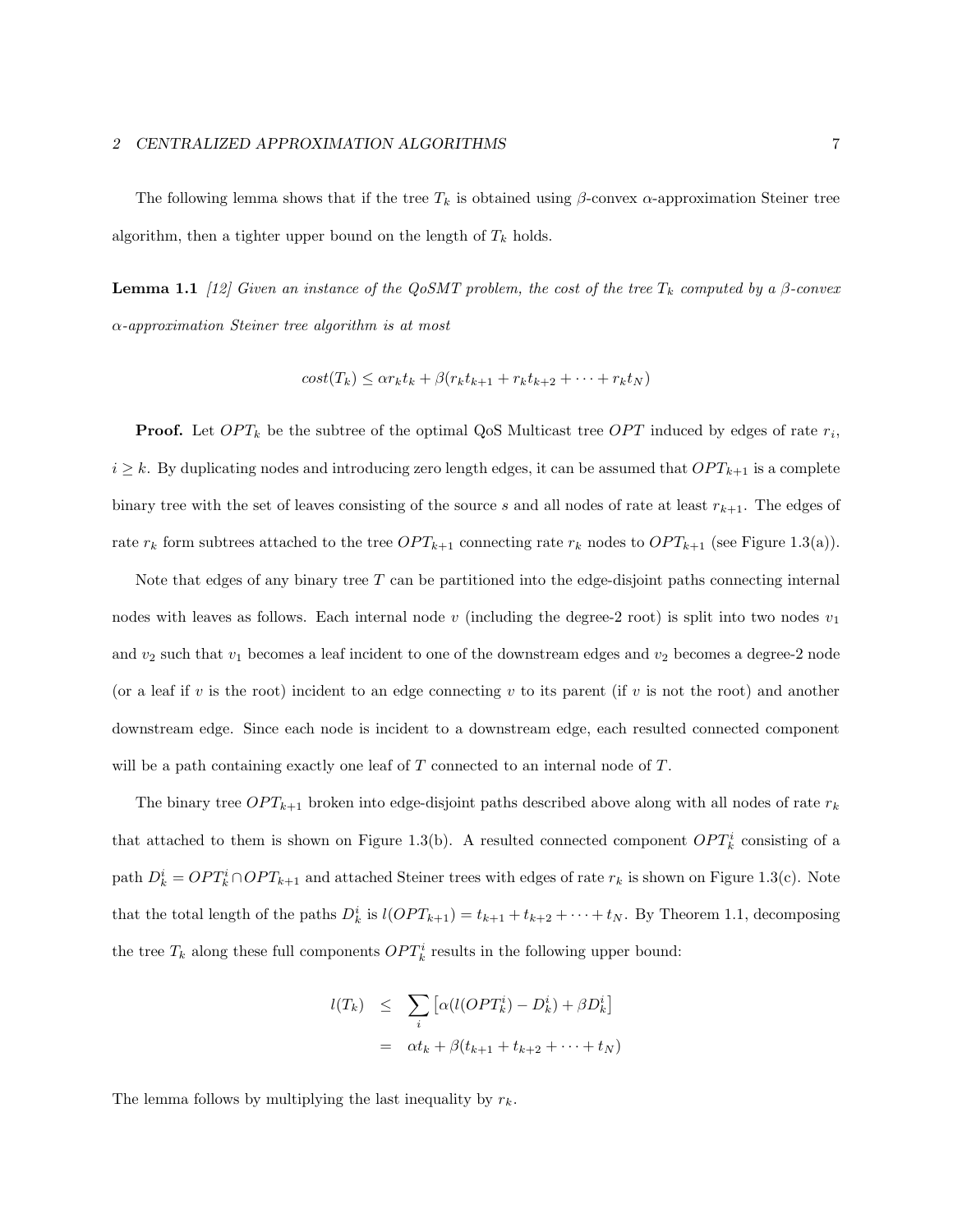## 2.5  $\beta$ -Convex Approximation for QoSMT with Two Rates

In practice, it is often the case that only few distinct rates are requested by the terminals. This is why the QoS problem with two or three rates has a long history [1, 2, 14, 21]. The previously-best results of [14] and [21] have produced algorithms with approximation factor equal to 2.667 (provided that the MST heuristic is used to compute Steiner trees).

In this section approximation factors for the QoSMT problem with two non-zero rates are derived for the balancing algorithm based on  $\beta$ -convex Steiner tree approximation (see Figure 1.4) [12].

Recall that an edge e has rate  $r_i$  if the largest node rate in the component of  $T - \{e\}$  that does not contain the source is  $r_i$ . Let the optimal Steiner tree in G have cost  $opt = r_1t_1 + r_2t_2$ , with  $t_1$  being the total length of the edges of rate  $r_1$  and  $t_2$  being the total length of the edges of rate  $r_2$ . The algorithm in Figure 1.4 uses as subroutines two Steiner tree algorithms: an algorithm  $A_1$  with an approximation ratio of  $\alpha_1$ , and a  $\beta$ -convex algorithm  $A_2$  with an approximation ratio of  $\alpha_2$ . It outputs the minimum cost Steiner tree between the tree  $ST1$  obtained by running  $A_1$  with a set of terminals containing the source and the nodes with both high and low non-zero rate, and the tree  $ST2$  obtained by running  $A_1$  with a set of terminals containing the source and all high rate nodes, contracting the resulting tree into the source, and running  $A_2$ with a set of terminals containing the contracted source and the low rate nodes.

**Theorem 1.2** [12] The algorithm in Figure 1.4 has an approximation ratio of

$$
\max \left\{ \alpha_2, \max_r \alpha_1 \frac{\alpha_1 - \alpha_2 r + \beta r}{\alpha_1 - \alpha_2 r + \beta r^2} \right\}
$$

**Proof.** The cost of ST1 is bounded by  $cost(ST1) \leq \alpha_1 r_2(t_1 + t_2)$ . To obtain a bound on the cost of ST2 note that  $cost(T_2) \leq \alpha_1 r_2 t_2$ , and that, by Lemma 1.1,  $cost(T_1) \leq \alpha_2 r_1 t_1 + \beta r_1 t_2$ .

Thus, the following two bounds for the costs of  $ST1$  and  $ST2$  follow:

$$
cost(ST1) \leq \alpha_1 r_2 t_1 + \alpha_1 r_2 t_2
$$
  

$$
cost(ST2) \leq \alpha_1 r_2 t_2 + \alpha_2 r_1 t_1 + \beta r_1 t_2
$$

Let us distinguish the following two cases:

**Case 1:** Let  $\beta r_1 \leq (\alpha_2 - \alpha_1) r_2$ . Then

$$
cost(ST2) \leq \alpha_1r_2t_2 + \alpha_2r_1t_1 + \beta r_1t_2
$$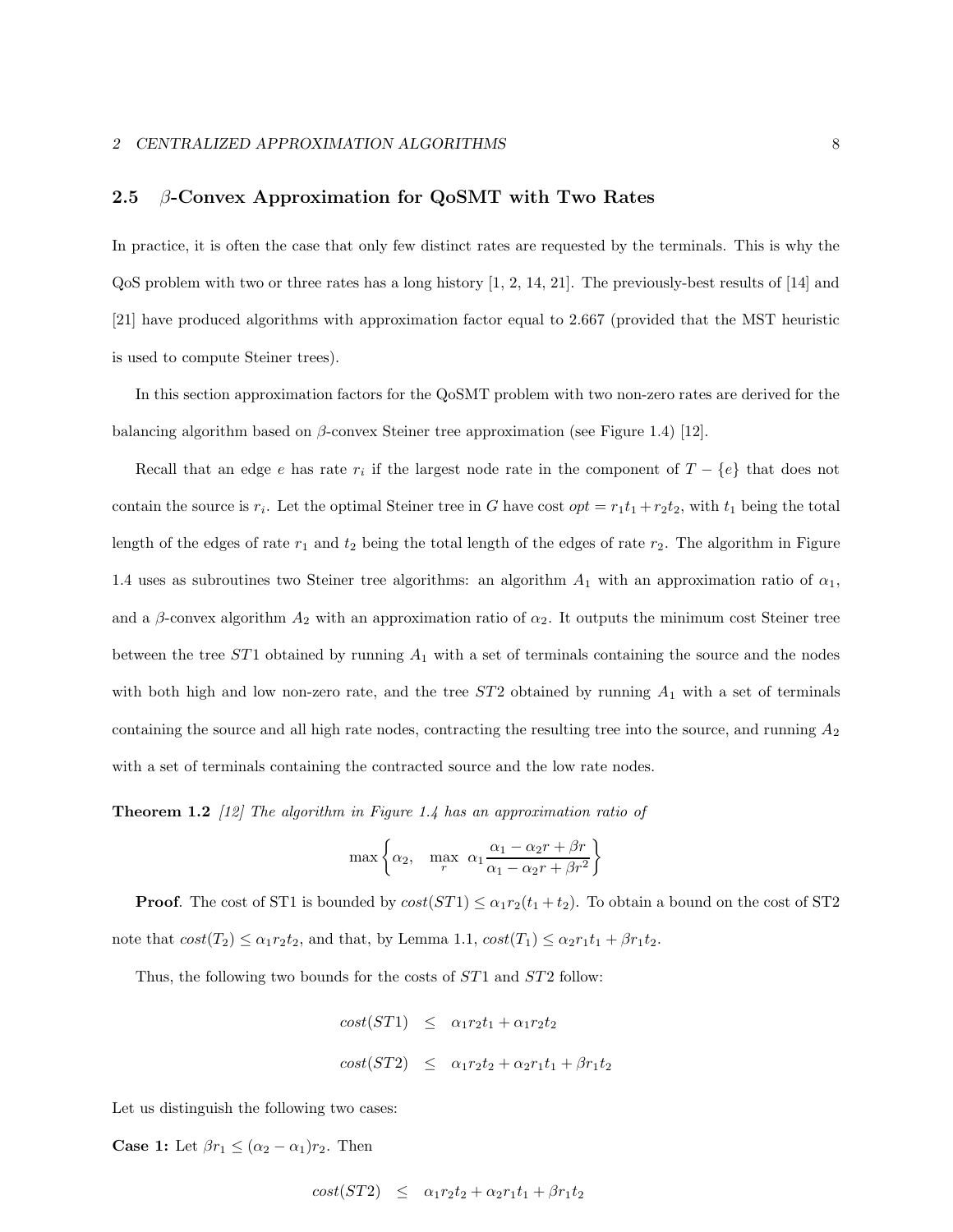$$
\leq \alpha_1 r_2 t_2 + \alpha_2 r_1 t_1 + (\alpha_2 - \alpha_1) r_2 t_2
$$
  

$$
\leq \alpha_2 (r_2 t_2 + r_1 t_1)
$$
  

$$
= \alpha_2 opt
$$

**Case 2:** Let  $\beta r_1 > (\alpha_2 - \alpha_1) r_2$ . Then the following two values are positive

$$
x_1 = \frac{r_1}{\alpha_1 r_2} (\beta r_1 - (\alpha_2 - \alpha_1) r_2)
$$
  

$$
x_2 = r_2 - r_1
$$

The following linear combination will be bounded

$$
x_1 cost(ST1) + x_2 cost(ST2) = \frac{r_1(\beta r_1 - (\alpha_2 - \alpha_1)r_2)}{\alpha_1 r_2} cost(ST1) + (r_2 - r_1) cost(ST2)
$$
  
\n
$$
\leq r_1(\beta r_1 - (\alpha_2 - \alpha_1)r_2)(t_1 + t_2)
$$
  
\n
$$
+ (r_2 - r_1)(\alpha_1 r_2 t_2 + \alpha_2 r_1 t_1 + \beta r_1 t_2)
$$
  
\n
$$
= ((\beta - \alpha_2)r_1^2 + r_1 r_2 \alpha_1)t_1 + ((\beta - \alpha_2)r_1 r_2 + r_2^2 \alpha_1)t_2
$$
  
\n
$$
= ((\beta - \alpha_2)r_1 + r_2 \alpha_1)(r_1 t_1 + r_2 t_2)
$$
  
\n
$$
\leq (\beta r_1 + \alpha_1 r_2 - \alpha_2 r_1) opt \qquad (2.2)
$$

Let  $Approx$  be the cost of the tree produced by the approximation algorithm. The inequality  $(2.2)$  implies that

$$
Approx = \min\{cost(ST1), cost(ST2)\}\n= \frac{x_1 \min\{cost(ST1), cost(ST2)\} + x_2 \min\{cost(ST1), cost(ST2)\}}{x_1 + x_2}\n\leq \frac{x_1 cost(ST1) + x_2 cost(ST2)}{x_1 + x_2}\n\leq \frac{\frac{\beta r_1 + \alpha_1 r_2 - \alpha_2 r_1}{r_1}}{\frac{r_1}{\alpha_1 r_2} (\beta r_1 - (\alpha_2 - \alpha_1) r_2) + r_2 - r_1} \text{opt}\n\leq \alpha_1 \frac{\beta r_1 r_2 + \alpha_1 r_2^2 - \alpha_2 r_1 r_2}{\beta r_1^2 - (\alpha_2 - \alpha_1) r_2 r_1 + \alpha_1 r_2^2 - \alpha_1 r_1 r_2} \text{opt}\n\leq \alpha_1 \frac{\alpha_1 - \alpha_2 r + \beta r}{\alpha_1 - \alpha_2 r + \beta r^2} \text{opt}
$$

where  $r = \frac{r_1}{r_2}$ .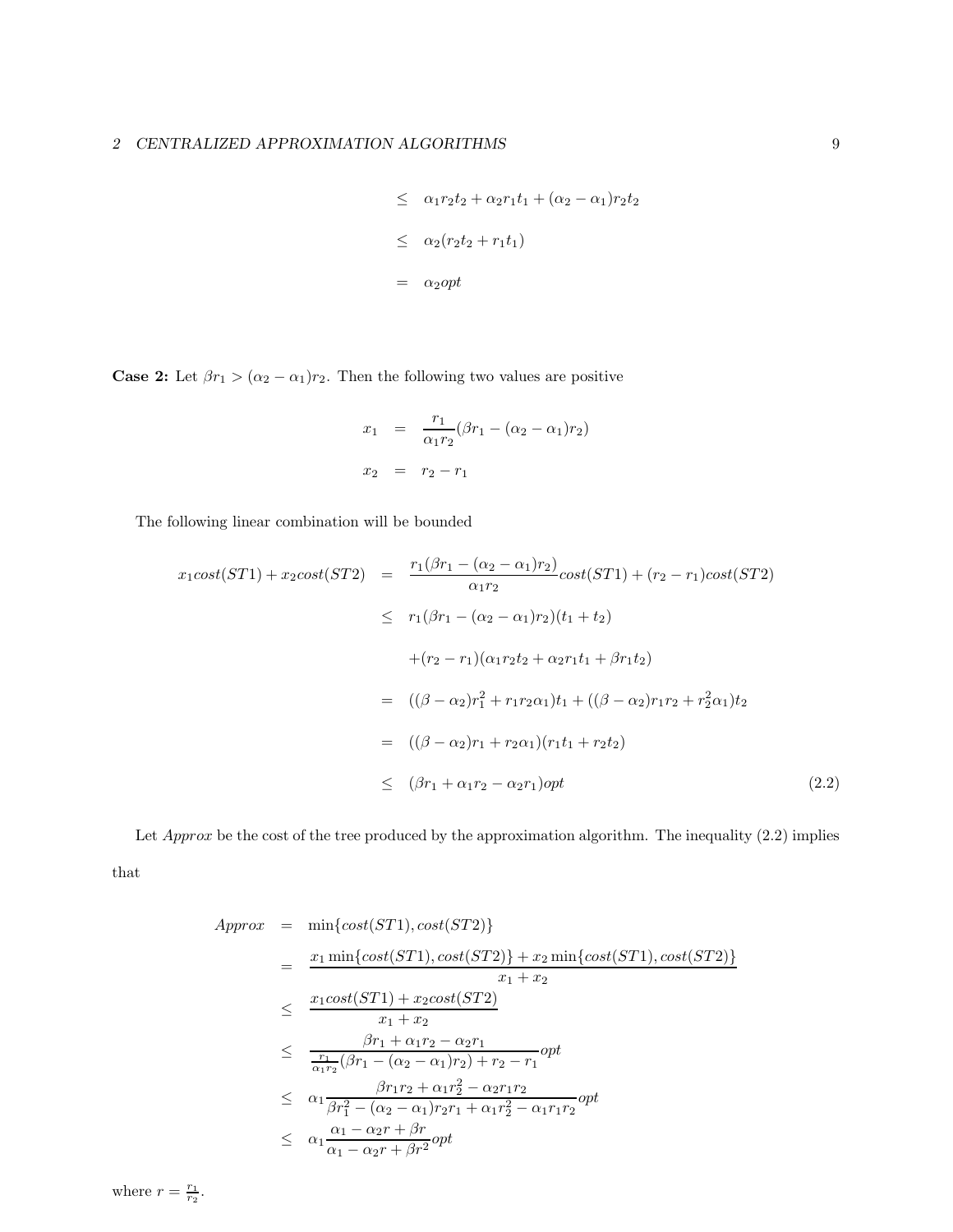Summarizing the two cases we obtain that Approx is at most the maximum of two values –  $\alpha_2$ opt and  $\alpha_1 \frac{\alpha_1 - \alpha_2 r + \beta r}{\alpha_1 - \alpha_2 r + \beta r^2} opt$  – which proves the theorem.

Theorem 1.2 implies numerical bounds on the approximation ratios. Using that  $\alpha_1 = 1 + \ln 3/2 + \epsilon$  for the algorithm from [18],  $\alpha_2 = 5/3 + \epsilon$  for the algorithm from [16],  $\alpha_1 = \alpha_2 = 11/6$  for the algorithm from [3], and  $\alpha_1 = \alpha_2 = 2$  for the MST heuristic, and  $\beta \to 1$  for all of the above algorithms (except for the algorithm from [18]), we maximize the expression in Theorem 1.2 to obtain the following theorem.

**Theorem 1.3** [12] If the algorithm from [18] is used as  $A_1$  and the algorithm from [16] is used as  $A_2$ , then the approximation ratio of the QoSMT algorithm in Figure 3 is  $1.960 + \epsilon$ . If the algorithm from [16] is used in place of both  $A_1$  and  $A_2$ , then the approximation ratio is  $2.059 + \epsilon$ . If the algorithm from [3] is used in place of both  $A_1$  and  $A_2$ , then the ratio is 2.237. If the MST heuristic is used in place of both  $A_1$  and  $A_2$ , then the ratio is 2.414.

### 2.6  $\beta$ -Convex Approximation for QoSMT with Unbounded Number of Rates

In this section, we describe and prove the performance ratios of  $\beta$ -convex approximation algorithms for the case of the QoSMT problem with arbitrarily many non-zero rates  $r_1 < r_2 < \cdots < r_N$  [12]. The algorithm (see Figure 1.5) is a modification of the algorithm in [7]. As in [7], node rates are rounded up to the closest power of some number a starting with  $a^y$ , where y is picked uniformly at random between 0 and 1. In other words, the given rates are replaced with numbers from the set  $\{a^y, a^{y+1}, a^{y+2}, ...\}$ . The major difference is that each approximate Steiner tree,  $T_k$ , constructed over nodes of rounded rate  $a^{y+k}$  is contracted in increasing order of k instead of simply taking union of  $T_k$ 's according to [7]. This allows contracted edges to be reused at zero cost by Steiner trees connecting lower rate nodes. The following analysis from [12] of this improvement shows that it decreases the approximation ratio from 4.211 to 3.802.

Let  $T_{opt}$  be the optimal QoS Multicast tree, and let  $t_i$  be the total length of the edges of  $T_{opt}$  with rates rounded to  $a^{y+i}$ . First, we prove the following "randomized doubling" lemma corresponding to Lemma 4 from  $[7]$ .

**Lemma 1.2** [12] Let S be the cost of  $T_{opt}$  after rounding node rates as in Figure 1.5, i.e.,  $S = \sum_{i=0}^{n} t_i a^{y+i}$ .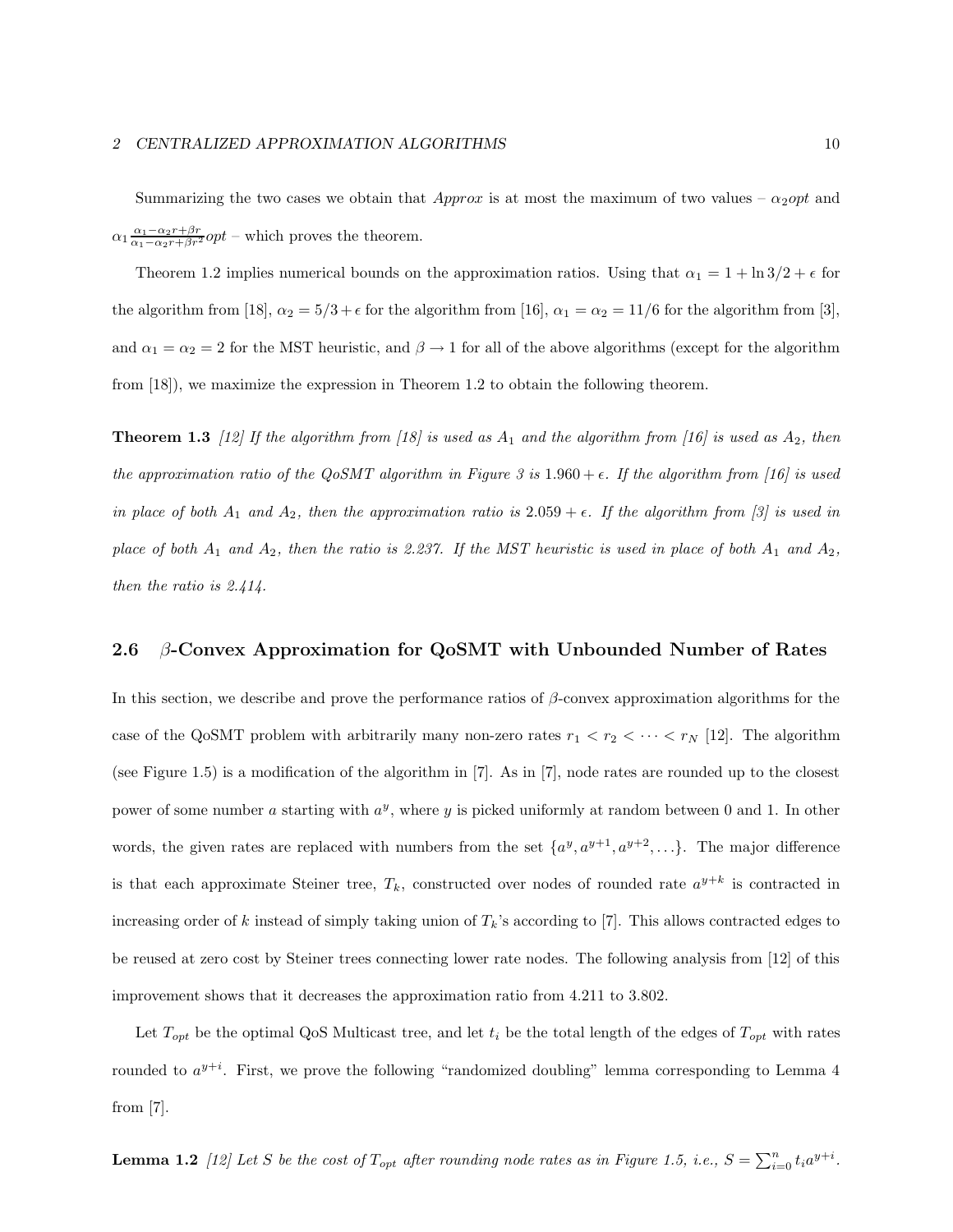#### 2 CENTRALIZED APPROXIMATION ALGORITHMS 11

Then,

$$
S \le \frac{a-1}{\ln(a)} cost(T_{opt})
$$

**Proof.** First, note that an edge e used at rate r in  $T_{opt}$  will be used at the rate  $a^{y+m}$ , where m is the smallest integer i such that  $a^{y+i}$  is no less than r. Indeed, e is used at rate r in  $T_{opt}$  if and only if the maximum rate of a node connecting to the source via e is r, and every such node will be rounded to  $a^{y+m}$ . Next, let  $r = a^{x+m}$ . If  $x \leq y$ , then the rounded up cost is  $a^{y-x}$  times the original cost; otherwise, if  $x > y$ , is  $a^{y+1-x}$  times the original cost. Hence, the expected factor by which the cost of each edge increases is

$$
\int_0^x a^{y+x-1} dy + \int_x^1 a^{y-x} dy = \frac{a-1}{\ln a}
$$

By linearity of expectation, the expected cost after rounding of  $T_{opt}$  is

$$
S \le \frac{a-1}{\ln a} cost(T_{opt})
$$

**Theorem 1.4** [12] The algorithm given in Figure 1.5 has an approximation ratio of

$$
\min_{a} \left( \alpha \frac{a}{\ln a} - (\alpha - \beta) \frac{1}{\ln a} \right)
$$

**Proof.** (Sketch) Let Approx be the cost of the tree returned by the algorithm in Figure 1.5, and Approx<sub>k</sub> be the cost of the tree  $T_k$  constructed by the algorithm when considering rate  $r_k$ . Then, by Lemma 1.1,

$$
Approx_k \le \alpha a^{y+k} t_k + \beta a^{y+k+1} t_{k+1} + \beta a^{y+k+2} t_{k+2} + \dots + \beta a^{y+n} t_n
$$

Summing up all the  $Approx_k$ 's (we omit the details), we get an upper bound of

$$
(\alpha - \beta)S + \beta S \left( 1 + \frac{1}{a} + \frac{1}{a^2} + \cdots \right) \le (\alpha - \beta) \frac{a - 1}{\ln a} cost(T_{opt}) + \beta \frac{a}{\ln a} cost(T_{opt})
$$

$$
= \left( \alpha \frac{a}{\ln a} - (\alpha - \beta) \frac{1}{\ln a} \right) cost(T_{opt})
$$

where the last inequality follows from Lemma 1.2.

Note that the corresponding approximation ratio in [7] is larger and equals  $\alpha \frac{a}{\ln a}$  attaining minimum for  $a = e$ . The minimum of the approximation ratio in Theorem 1.4 can be obtained numerically – it is equal to 3.802, 4.059, respectively 4.311, when the β-convex  $\alpha$ -approximation Steiner tree algorithm used in Figure 4 is the algorithm in [16], [3], respectively the MST heuristic. Finally, the algorithm in Figure 1.5 can be derandomized using the same techniques as in [7].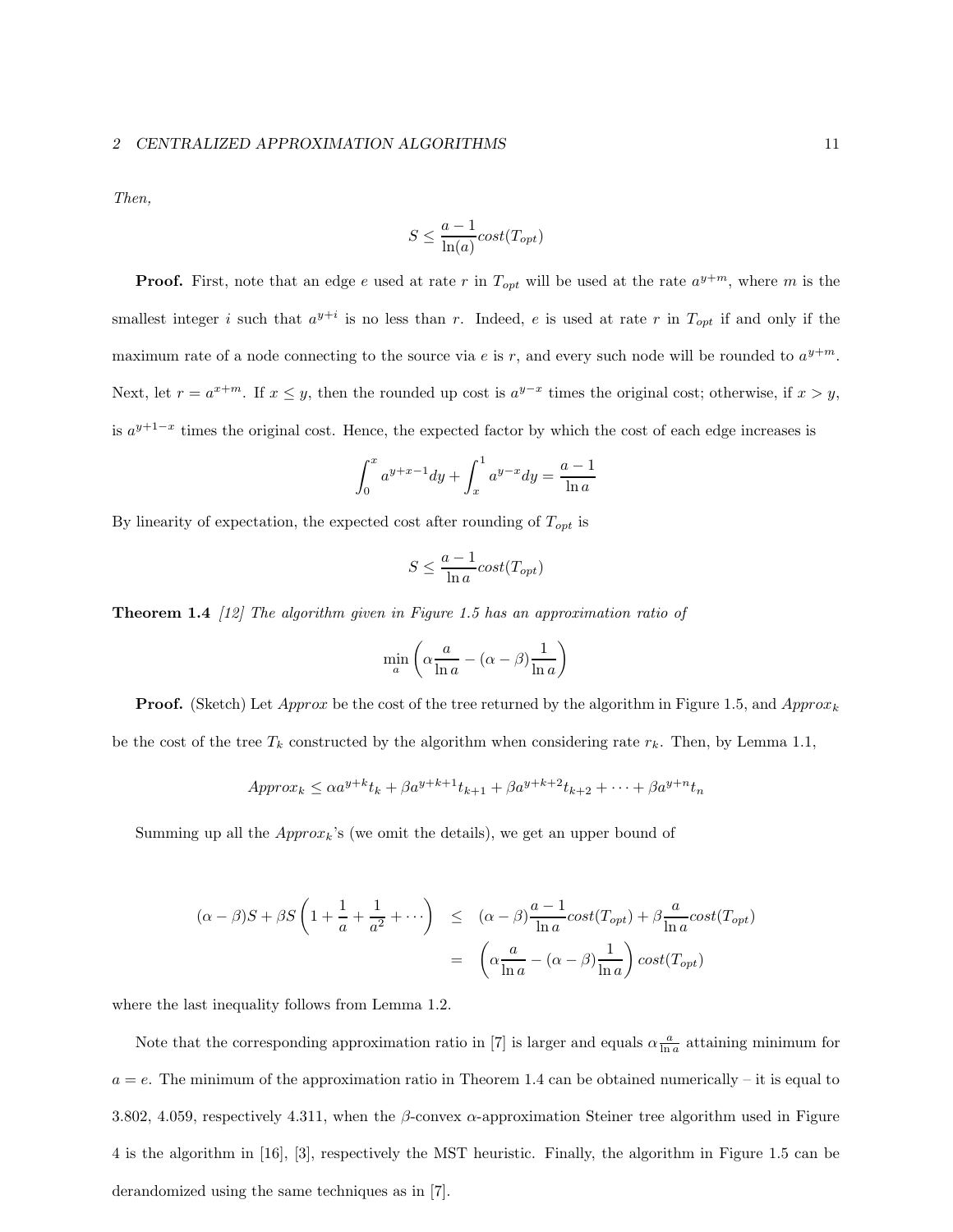# 3 Primal-Dual Approach to the QoSMT Problem

In this section we discuss several primal-dual heuristics for the QoSMT problem due to Calinescu et al. [6]. A simpler integer linear program and two primal-dual algorithms based on it are discussed in Sections 3.1 and 3.2. A tighter integer linear program and an associated 4.311-approximation primal-dual algorithm are then described in Section 3.3.

## 3.1 A Simpler ILP Formulation

The QoSMT problem can be formulated as an integer program as follows. Consider a network  $G =$  $(V, E, length, rate)$  with a source node s and a set of terminal nodes. Let  $r_1 \le r_2 \le \cdots \le r_N$  be all rate values assigned to the terminals. It simplifies notation to assume that every node has a rate by considering an extra rate  $r_0 = 0$  (assign rate  $r_0$  to each non-terminal node). As above the source s has the highest rate. Construct a new network  $G' = (V, E', cost, rate)$  by replacing each edge e of G with k edges  $(e, r_1), (e, r_2), \ldots, (e, r_k)$  and setting  $cost((e, r_i)) = r_i \cdot length(e)$ .

Let  $x_{(e,r)}$  be a boolean variable denoting whether edge e is used at rate r in an optimum tree. The QoS Steiner tree problem can be formulated as

$$
\min \sum_{(e,r)\in E'} x_{(e,r)} \cdot r \cdot length(e) \tag{3.3}
$$

s.t. 
$$
\sum_{\substack{(e,r)\in\delta(C)\\r\geq r_C}} x_{(e,r)} \geq 1, \quad \forall C \subseteq V \setminus \{s\}
$$
 (3.4)

$$
x_{(e,r)} \in \{0,1\} \tag{3.5}
$$

where  $\delta(C)$  denotes the set of edges with exactly one endpoint in C and  $r<sub>C</sub>$  denotes the maximum rate of a node in  $C$ . Note that  $(3.3)$  gives the cost of an optimal solution, while  $(3.4)$  guarantees that each terminal is connected to the source through a collection of edges of rate no less than its rate.

After relaxing the integrality constraints (3.5) the dual linear program can be written as follows. For each  $(e, r)$ ,  $C^*(e, r)$  is defined as  $\{C \in V \setminus \{s\} : (e, r) \in \delta(C), r \geq r_C\}$ . In words,  $C^*(e, r)$  is the set of subsets C of  $V \setminus \{s\}$  such that  $(e, r)$  has at least one endpoint in C and r is at least as large as  $r<sub>C</sub>$ . Using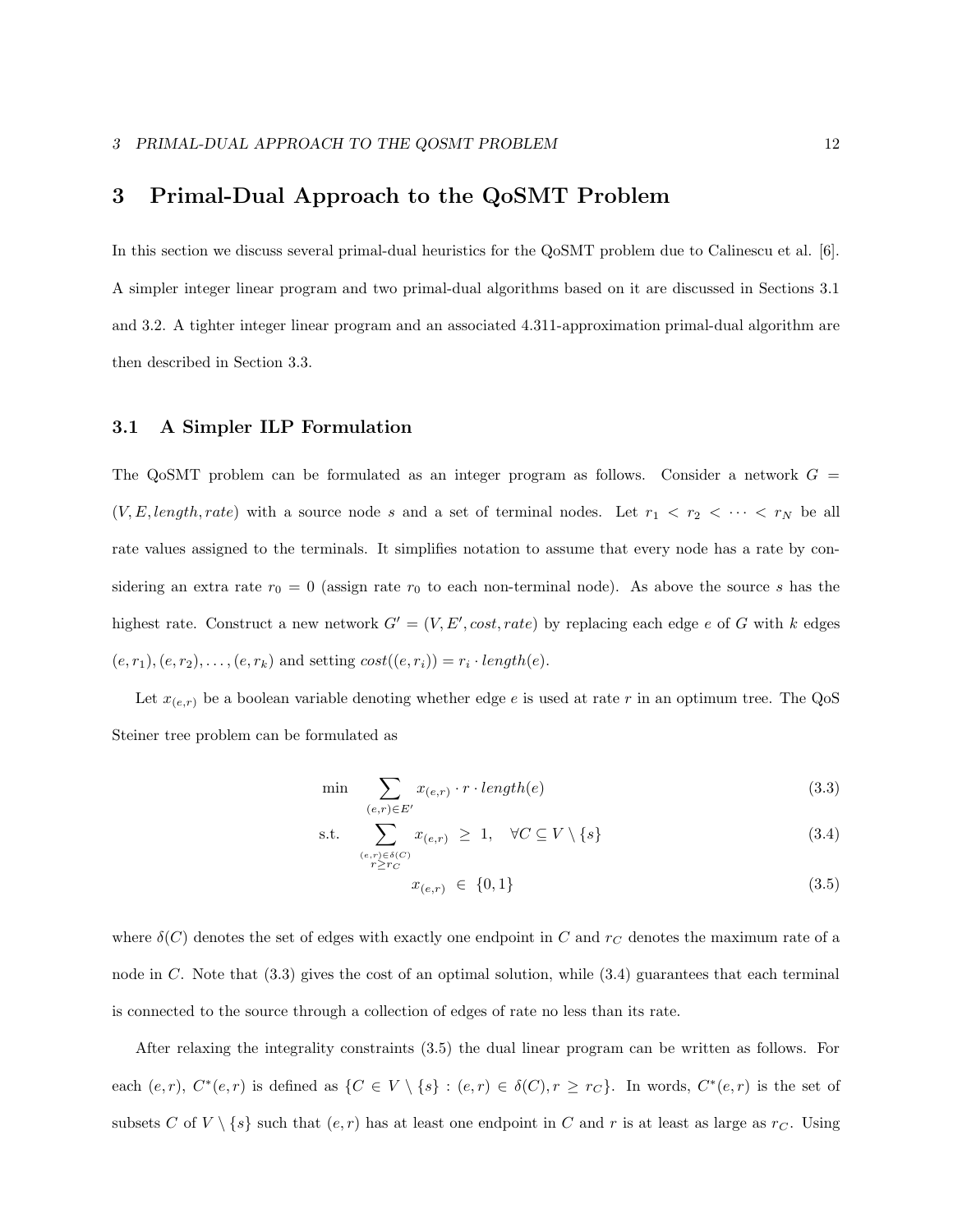this definition, the dual is as follows:

$$
\begin{array}{ll}\n\max & \sum_{C} y_C \\
\text{s.t.} & \sum_{C \in C^*(e,r)} y_C \leq r \cdot length(e), \quad \forall (e,r) \\
& y_C \geq 0\n\end{array}
$$

### 3.2 Two Primal-Dual Methods for the Simple ILP Formulation

The primal-dual framework applied to network design problems usually grows uniformly the dual variables associated to the "active" components of the current forest [11]. This approach fails to take into account the different rates of different nodes in the QoSMT problem. The Naive Primal-Dual algorithm [6] (see Figure 1.6) takes in account different rates by varying the speed at which each component grows. While the simulations in the ensuing sections show that this is a good method in practice, the solution it produces on some graphs may be very large compared to the optimal solution, as shown by the following example with two rates.

Consider two nodes of rate 1 connected by an edge of length 1 (see Figure 1.7). There is an arc between these two nodes, and on this arc there is a chain of nodes of rate  $\epsilon$ . Each two consecutive nodes in the chain are at a distance  $\delta$  from each other, where  $\delta$  < 1. Each extreme node in the chain is at a distance  $\delta/2$  of its neighboring rate-1 node.

The Naive Primal-Dual applied to this graph connects the rate- $\epsilon$  nodes first, since  $\frac{\delta}{2} < \frac{1}{2}$ . So, the algorithm connects the rate-1 nodes via the rate- $\epsilon$  nodes, and not via the direct edge connecting them. Thus, the Naive Primal-Dual can make arbitrarily large errors (just take an arbitrarily long chain).

An improved *Restarting Primal-Dual algorithm* [6] is given in Figure 1.8. One can easily see that this is a primal-dual algorithm. Indeed, each addition of an edge to the current solution is the result of growing dual variables. Moreover, since the feasibility requirement for edge a is  $\Sigma_{a \in \delta(C)} y_C \leq r \cdot length(a)$ , this addition preserves the feasibility of the dual solution. The algorithm maintains forests  $F^{r_i}$  given by the edges picked at rate  $r_i$ , and the connected components of  $F^{r_i}$ , seen as sets of vertices, are denoted in the algorithm by  $C_{r_i}$ . Such a component is *active* if  $r_{C_{r_i}} = r_i$  and  $C_{r_i}$  is disjoint from components of higher rate.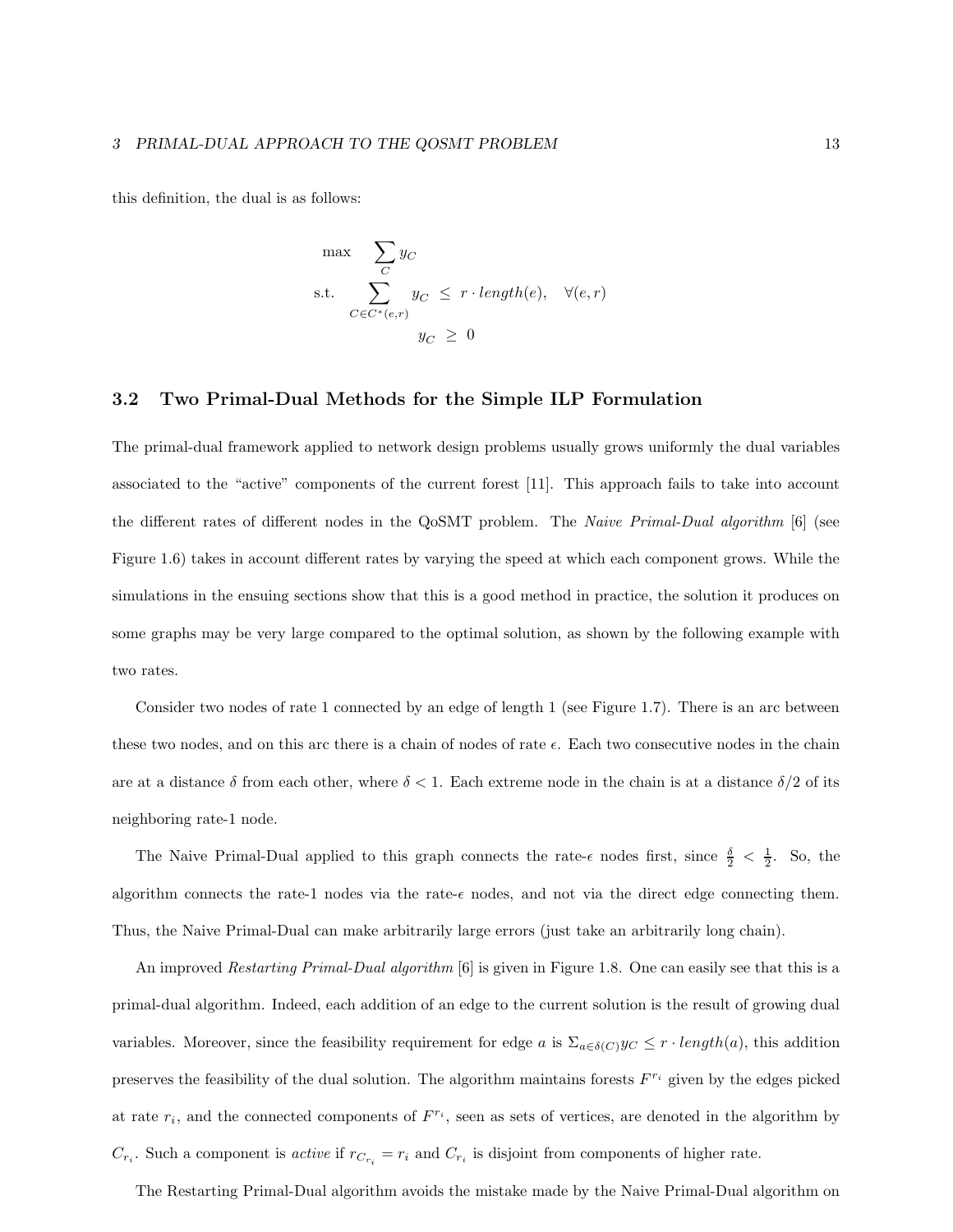the frame example in Figure 1.7(a). Then, at time  $\frac{\delta}{2}$  the rate- $\epsilon$  nodes become connected. This means that δ(1− $\epsilon$ ) of each rate-1 edge between the  $\epsilon$ -rate nodes is not covered. Meanwhile, the rate-1 nodes are growing on the respective edges as shown in Figure 1.7(b).

Let us assume that the Restarting Primal-Dual algorithm uses the chain of rate- $\epsilon$  nodes to connect the two rate-1 nodes instead of the direct edge. This would imply that it takes less time to cover the chain, i.e.,  $\frac{1}{2}\delta(1-\epsilon)n \leq \frac{1}{2}-\frac{\delta}{2}$ , where *n* is the number of rate- $\epsilon$  nodes. When  $\epsilon$  is small, then  $n\delta \leq 1$ , so if the Restarting Primal-Dual algorithm uses the chain then it is correct to do so.

## 3.3 Primal-Dual 4.311-Approximation Algorithm

A constant-factor primal-dual approximation algorithm is obtained in [6] based on an enhanced integer linear programming formulation of the QoSMT problem. The enhanced formulation takes into account the fact that if a set  $C \subset V \setminus \{s\}$  is connected to the source with edges of rate  $r' > r_C$ , then there should be at least two edges of rate  $r'$  with exactly one endpoint in  $C$ . The integer program is

$$
\min \sum_{(e,r)\in E'} x_{(e,r)} \cdot r \cdot length(e)
$$
\n
$$
\text{s.t.} \sum_{\substack{e \in \delta(C) \\ r = rc}} x_{(e,r)} + \frac{1}{2} \sum_{\substack{e \in \delta(C) \\ r > rc}} x_{(e,r)} \ge 1, \quad \forall C \subseteq V \setminus \{s\}
$$
\n
$$
x_{(e,r)} \in \{0, 1\}
$$

The corresponding dual of the LP relaxation is

$$
\max \sum_{C \subseteq V \setminus \{s\}} y_C
$$
\n
$$
\text{s.t.} \sum_{\substack{C: e \in \delta(C) \\ r_C = r}} y_C + \frac{1}{2} \sum_{\substack{C: e \in \delta(C) \\ r_C < r}} y_C \le r \cdot length(e) \tag{3.6}
$$
\n
$$
y_C \ge 0
$$

The core algorithm presented in Figure 1.9 is preprocessed with random bucketing of rates as in Section 2.6 (see also Step 1 in Figure 1.5). Let a be a real (to be picked later) and y be a real picked uniformly at random from the interval [0..1]. Every node of rate r is replaced by a node of rate  $a^{\gamma+j}$ , where j is the integer satisfying  $a^{\gamma+j-1} < r \leq a^{\gamma+j}$ .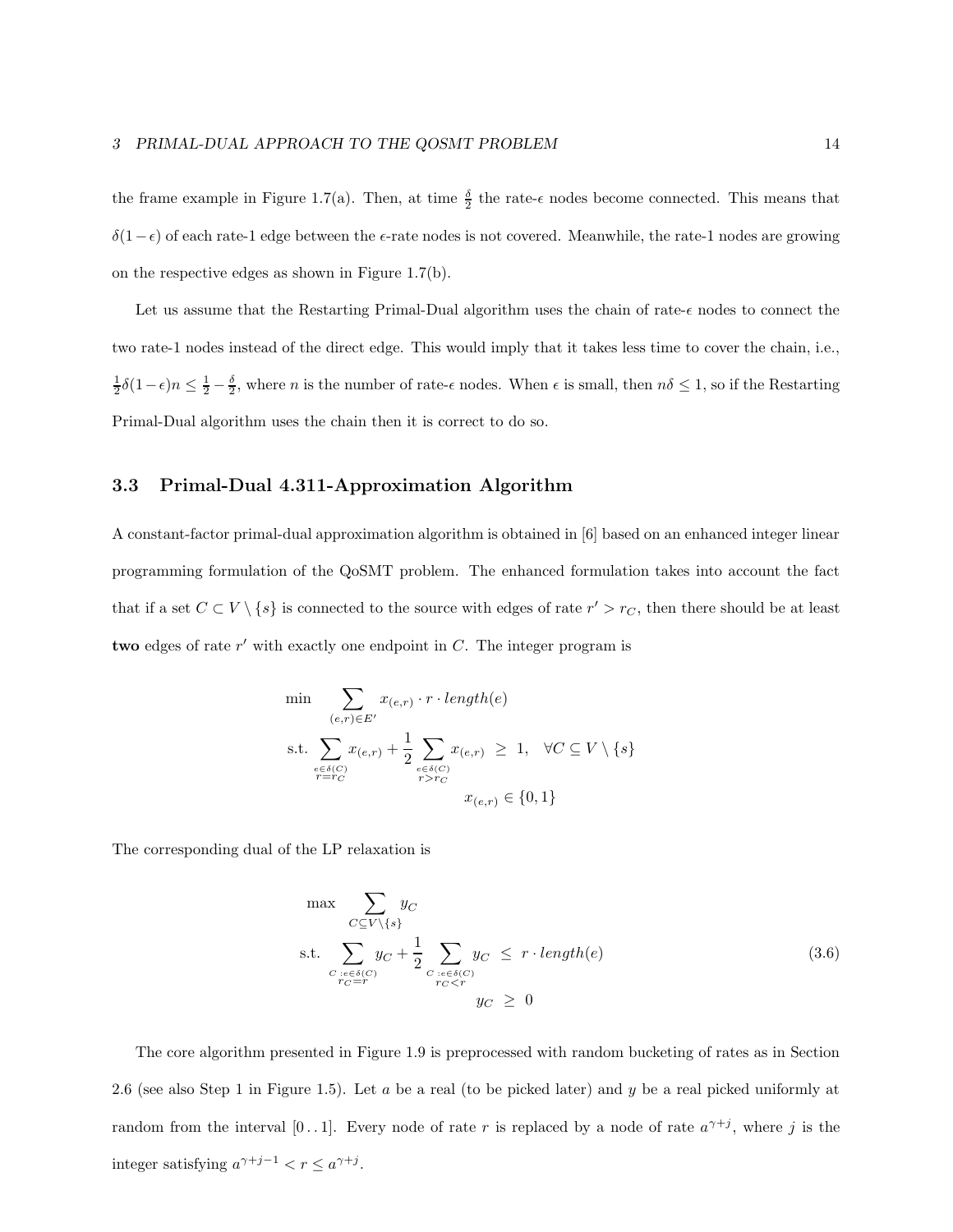#### 4 EXPERIMENTAL STUDY 15

The primal-dual part follows the classical framework [11], and works in stages starting from the lower rate to the highest. During the execution of the algorithm, edges are picked at a certain rate (in other words,  $x_{(e,r)}$  is set to 1) one by one. Before executing step 3 at rate r for the *i*th time, the set of edges picked at rate r by the algorithm forms a forest  $F_i^r$ . (An edge can be picked at several rates, but it is kept in at most one such rate in the final solution because of the reverse delete step.) A component C of  $F_i^r$  is called an *r*-component if  $r<sub>C</sub> = r$ .

Using Constraint (3.6), it follows by induction on j that, for an edge e and a rate  $a^{\gamma+j}$ , we have

$$
\sum_{\substack{C : e \in \delta(C) \\ r_C \le a^{\gamma + j}}} y_C \le \operatorname{length}(e) a^{\gamma + j} \sum_{i=0}^j \left(\frac{1}{2a}\right)^i
$$
  

$$
\le \operatorname{length}(e) a^{\gamma + j} \frac{2a}{2a - 1}.
$$

For an edge picked by the algorithm at rate  $r$ , Constraint  $(3.6)$  is tight and therefore

$$
\sum_{\substack{C: e \in \delta(C) \\ r_C \le a^{\gamma+j}}} y_C \ge length(e) \frac{2a - 2}{2a - 1} a^{\gamma+j}.
$$
\n(3.7)

Exactly as in [11], the number of edges of rate  $r$  in the final solution which cross the active  $r$ -components at some moment (an edge being counted twice if it crosses two r-components) is at most twice the number of active r-components. Equation (3.7) and exactly the same argument as in Theorem 4.2 of [11] imply that the cost of the solution of the algorithm is bounded by  $(2(2a-1)/(2a-2))\sum y_C \leq ((2a-1)/(a-1))$  opt, as any feasible solution for the dual linear program has value at most the value of any feasible solution of the primal.

The same argument as in Section 2.6 shows that the approximation ratio of the algorithm above is  $(2a-1)/\ln a$ . Numerical picking the same best value for a as in Section 2.6 implies

Theorem 1.5 [6] The output cost of the algorithm on Figure 1.9 is at most 4.311 times the optimum cost.

## 4 Experimental Study

In this section we report experimental results with several QoSMT heuristics: Maxemchuk's [13], binary rounding [7], naive primal-dual, and restarting primal-dual algorithms. The heuristics were implemented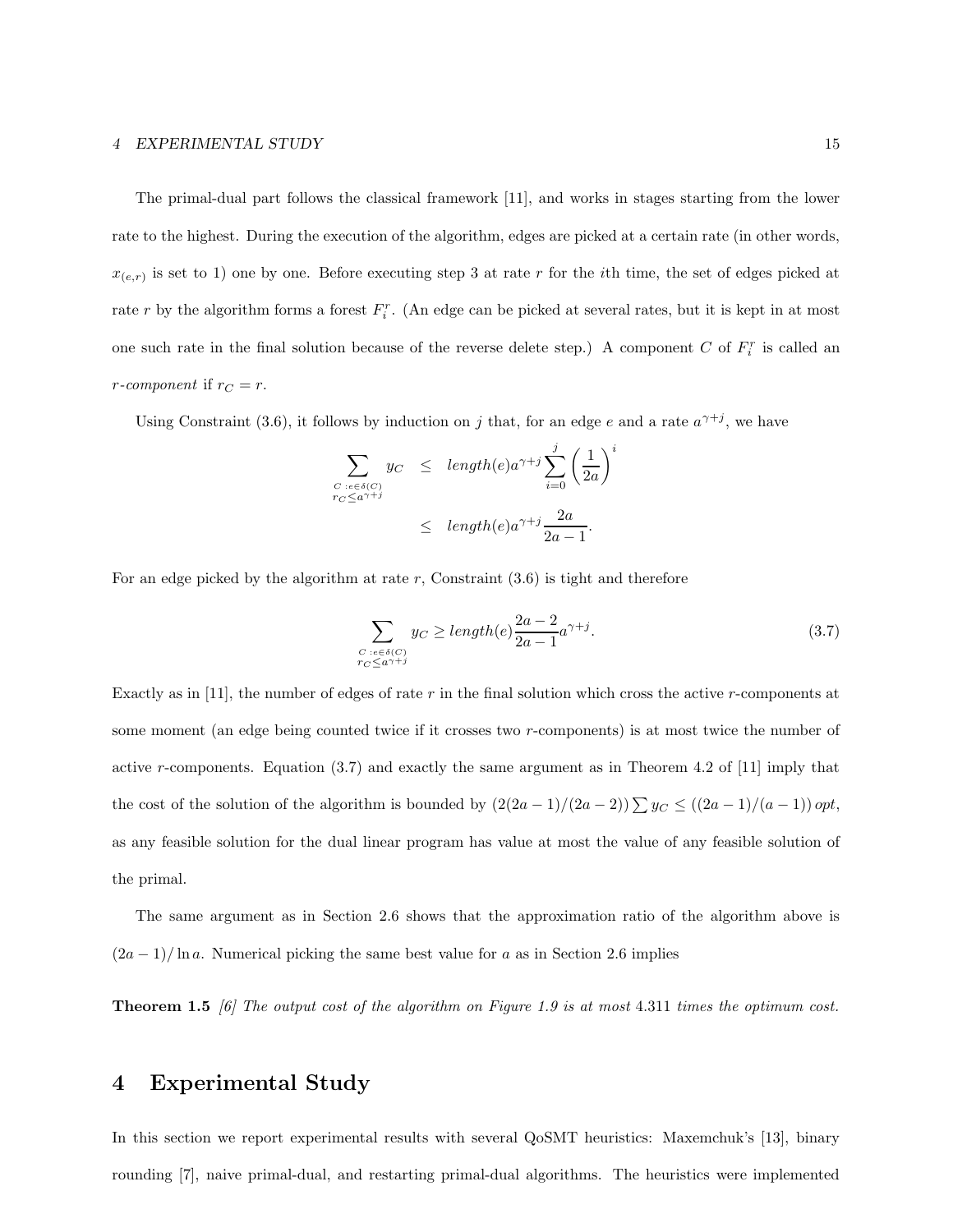in C++ and compiled using gpp with -O2 optimization, and run on a Sun workstation Ultra-60. The experiments were run on random testcases generated using GT-ITM generator [10] which is used for modelling internet networks [23]. Table 1.3 gives a comparison of the performance of of the aforementioned algorithms. The experiments were conducted in the presence of no Steiner nodes, respectively 50% Steiner nodes. Moreover, both arithmetic and geometric distributions of rates were tested.

Table 1.3 gives the results for instances generated using several sets of parameters. The relative solution quality of various heuristics is fairly independent on the class of instances. We note that the Naive Primal-Dual and the Charikar-Naor-Schieber algorithms most often produce comparable results which are slight improvements over the results produced by Maxemchuk's algorithm. The Restarting Primal-Dual typically produces solutions of best quality, typically  $0.25 - 6\%$  better than solutions produced by Maxemchuk's algorithm; this, however, occurs at the expense of greater CPU time. We also note that the difference between algorithms increases as the number of rates increases. Figures 1.10 and 1.11 illustrate this observation in a graphical form.

## References

- [1] A. Balakrishnan, T.L. Magnanti, P. Mirchandani, Modeling and Heuristic Worst-Case Performance Analysis of the Two-Level Network Design Problem, Management Science, 40:846–867, 1994.
- [2] A. Balakrishnan, T.L. Magnanti, P. Mirchandani, Heuristics, LPs, and Trees on Trees: Network Design Analyses, Operations Research, 44:478–496, 1996.
- [3] P. Berman and V. Ramaiyer, Improved Approximations for the Steiner Tree Problem, Journal of Algorithms, 17:381–408 1994.
- [4] R. Bajaj, C.P. Ravikumar, and S. Chandra, Distributed Delay Constrained Multicast Path Setup High Speed Networks, Proceedings of the Fourth International Conference on High Performance Computing, pp. 438–442, 1997.
- [5] A. Borchers and D.Z. Du, The k-Steiner Ratio in Graphs, SIAM Journal on Computing, 26:857–869, 1997.
- [6] G. Calinescu, C. Fernandes, I. Mandoiu, A. Olshevsky, K. Yang and A. Zelikovsky, Primal-Dual Algorithms for QoS Multimedia Multicast, Proceedings of IEEE GLOBECOM, pp. 3631–3635, 2003.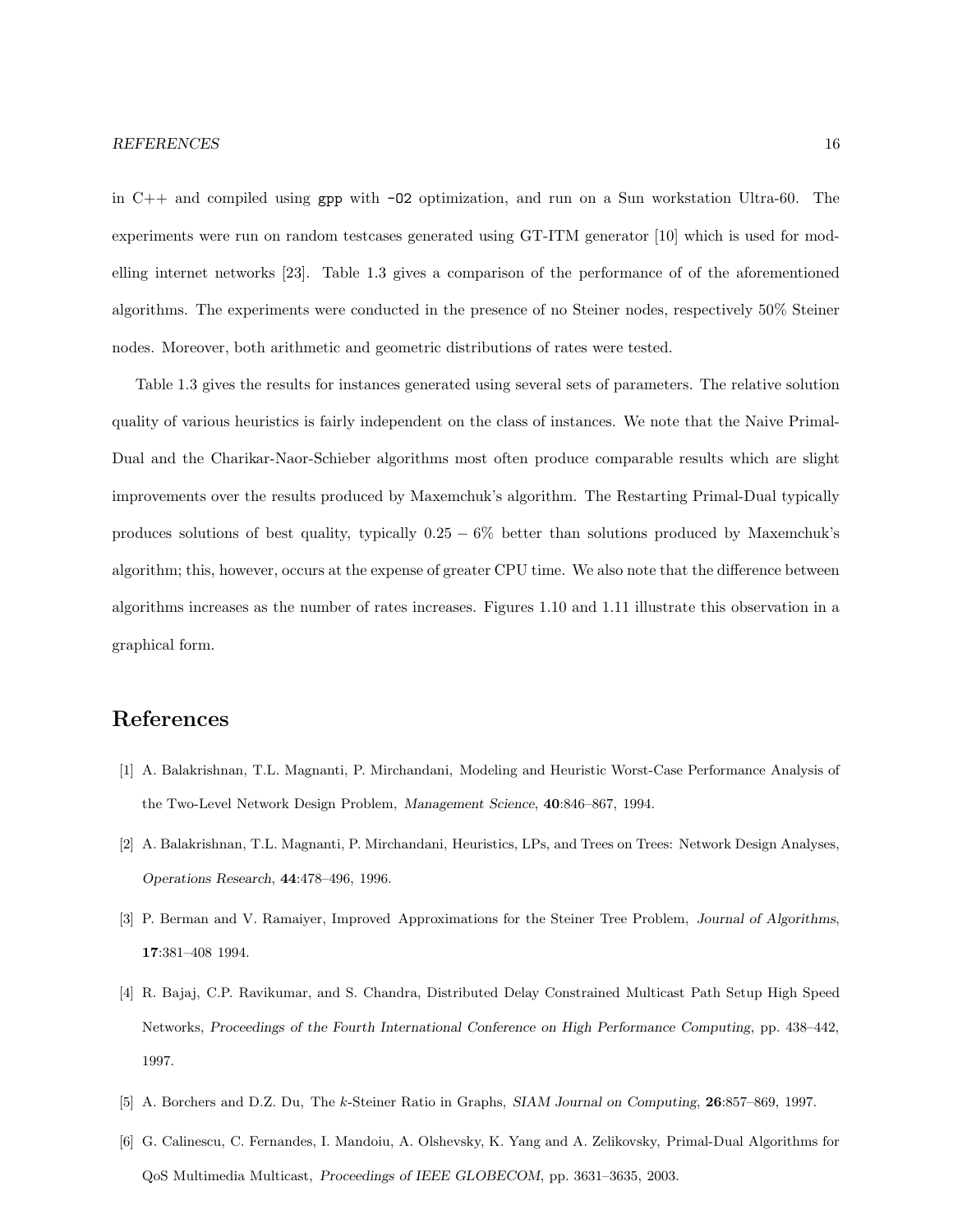- [7] M. Charikar, J. Naor, and B. Schieber, Resource Optimization in QoS Multicast Routing of Real-Time Multimedia, IEEE/ACM Transactions on Networking, 12:340–348, 2004.
- [8] C.J. Colbourn and G.L. Xue, Grade of service Steiner trees in series-parallel networks, in Ding-Zhu Du, J.M. Smith, and J.H. Rubinstein, eds., Advances in Steiner Trees, Kluwer Academic Publishers, pp. 163–174, 2000.
- [9] J.R. Current, C.S. Revelle, and J.L.Cohon, The Hierarchical Network Design Problem, European Journal of Operations Research, 27:57–66, 1986.
- [10] http://www.cc.gatech.edu/fac/Ellen.Zegura/gt-itm/gt-itm.tar.gz
- [11] M. Goemans and D. Williamson, The Primal-Dual Method for Approximation Algorithms and its Application to Network Design Problems, in D. Hochbaum, ed., Approximation Algorithms, PWS Publishing Company, pp. 144–191, 1997.
- [12] M. Karpinski, I. Măndoiu, A. Olshevsky, and A. Zelikovsky, Improved Approximation Algorithms for the Quality of Service Steiner Tree Problem, Algorithmica, 42:109–120, 2005.
- [13] N. Maxemchuk, Video Distribution on Multicast Networks, IEEE Journal on Selected Areas in Communications, 15:357–372, 1997.
- [14] P. Mirchandani, The Multi-Tier Tree Problem, INFORMS Journal on Computing, 8:202–218, 1996.
- [15] K. Mehlhorn, A faster approximation algorithm for the Steiner problem in graphs, Information Processing Letters, 27:125–128, 1988.
- [16] H. Promel and A. Steger, A New Approximation Algorithm for the Steiner Tree Problem with Performance Ratio  $\frac{5}{3}$ , Journal of Algorithms, **36**:89-101, 2000.
- [17] G.N. Rouskas and I. Baldine, Multicast routing with end-to-end delay and delay variation constraints, IEEE J. on Selected Areas in Communications, 15:346–356, 1997.
- [18] G. Robins and A. Zelikovsky, Tighter Bounds for Graph Steiner Tree Approximation, SIAM Journal on Discrete Mathematics, 19:122–134, 2005.
- [19] H.F. Salama, D.S. Reeves, and Y. Viniotis, Evaluation of Multicast Routing Algorithms for Real-Time Communication on High-Speed Networks, IEEE Journal on Selected Areas in Communications, 3:332–345, 1997.
- [20] H. Takahashi and A. Matsuyama, An Approximate Solution for the Steiner Problem in Graphs, Math. Japonica, 6:573–577, 1980.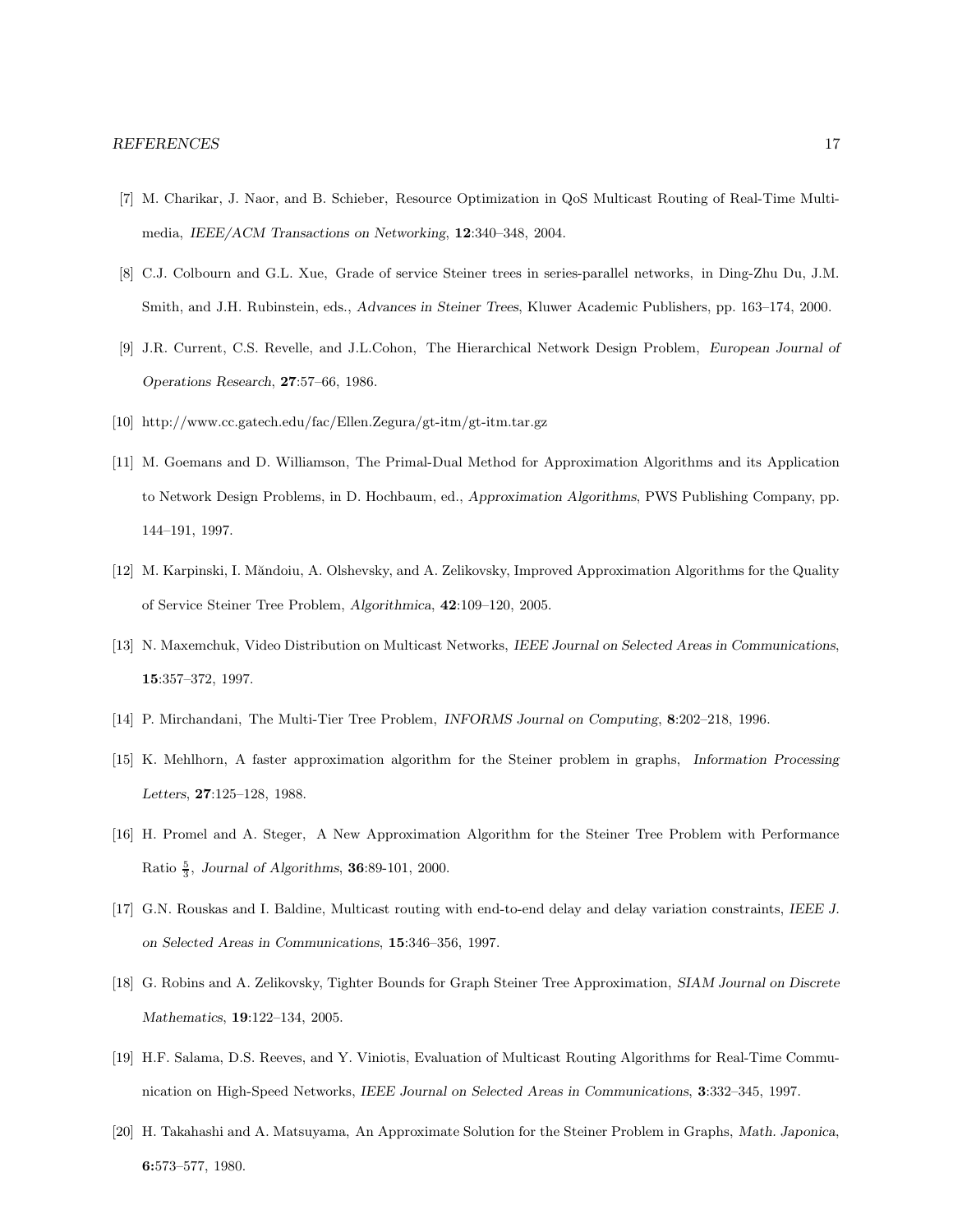- [21] G. Xue, G.-H. Lin, D.-Z. Du, Grade of Service Steiner Minimum Trees in the Euclidean Plane, Algorithmica, 31:479–500, 2001.
- [22] H. Ural and K. Zhu, An Efficient Distributed QoS Based Multicast Routing Algorithm, Proceedings of the 21st IEEE International Performance, Computing, and Communication Conference, pp. 27–36, 2002.
- [23] E.W. Zegura, K. Calvert, and S. Bhattacharjee. How to Model an Internetwork, Proceedings of IEEE INFOCOM, pp. 594–602, 1996.
- [24] A. Zelikovsky, An 11/6-approximation algorithm for the network Steiner problem, Algorithmica, 9:463–470, 1993.
- [25] A. Zelikovsky, A faster approximation algorithm for the Steiner tree problem in graphs, Information Processing Letters 46:79–83, 1993.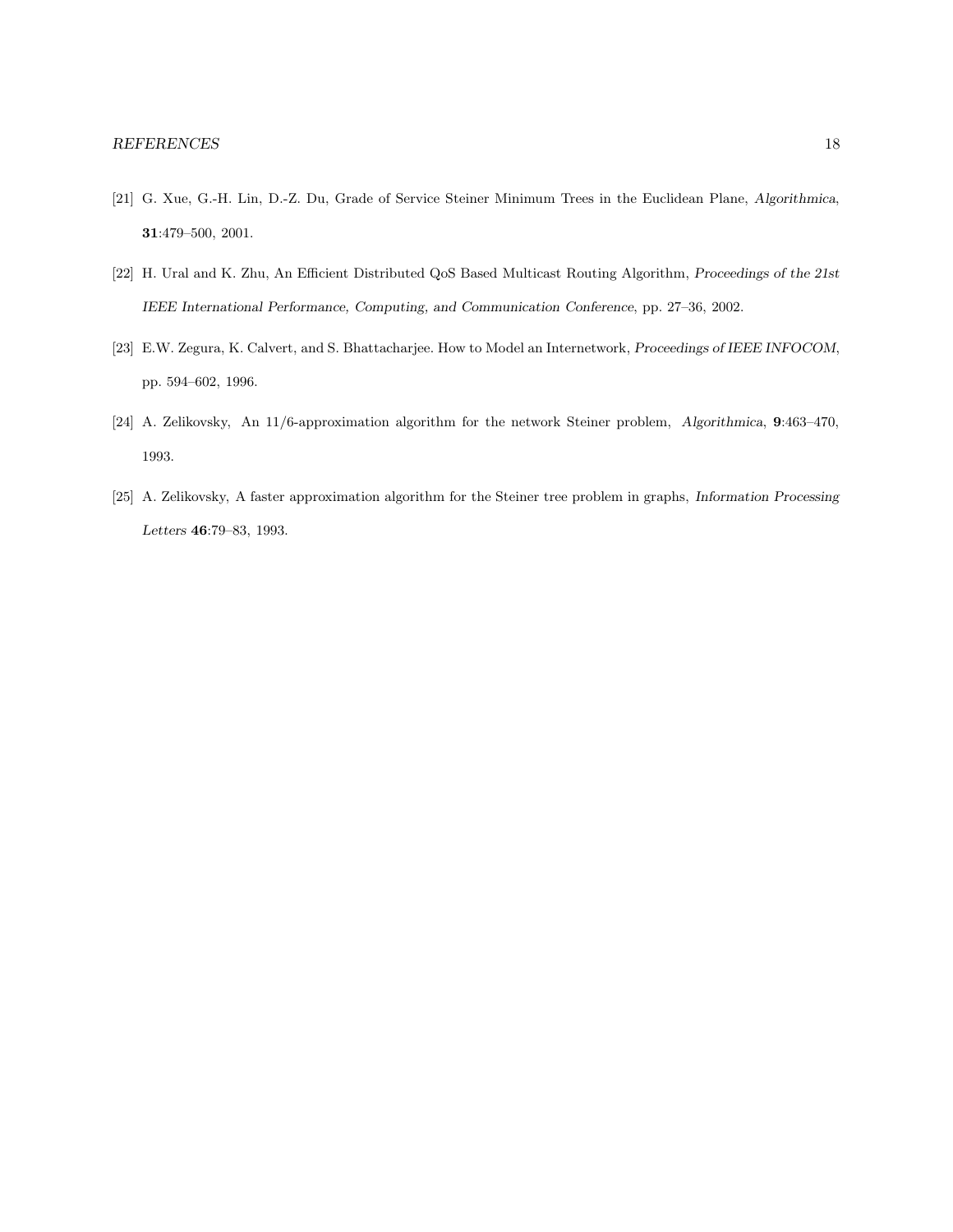Table 1.1: QoSMT problem with 2 rates. Runtime and approximation ratios of previously known algorithms and of the algorithms given in this paper. In the runtime,  $n$  and  $m$  denote the number of nodes and edges in the original graph  $G = (V, E)$ , respectively. Approximation ratios associated with polynomial-time approximation schemes are accompanied by  $a + \epsilon$  to indicate that they approach the quoted value from above and do not reach this value in polynomial time.

| Steiner Tree Algorithm | $LCA$ [18]                              | $LCA + RNS[16]$       | BR [24, 3]    | <b>MST</b> [20]        |
|------------------------|-----------------------------------------|-----------------------|---------------|------------------------|
| Runtime                | polynomial                              | polynomial            | $O(n^3)$ [25] | $O(n \log n + m)$ [15] |
| Approximation ratio    | $\frac{4}{3}\frac{1+\ln 3}{2}+\epsilon$ | $rac{20}{9}+\epsilon$ | $rac{22}{9}$  | $\frac{8}{3}$          |
| in $[2, 21]$           | $< 2.066 + \epsilon$                    | $< 2.223 + \epsilon$  | < 2.445       | < 2.667                |
| Improved ratio [12]    |                                         | $1.960 + \epsilon$    | 2.237         | 2.414                  |

Table 1.2: Approximation ratios for QoSMT problem with an arbitrary number of rates.

| Steiner Tree Algorithm | $LCA$ [18]                         | RNS[16]                 | BR [24, 3]         | <b>MST</b> [20] |
|------------------------|------------------------------------|-------------------------|--------------------|-----------------|
| Approximation          | $e^{\frac{1+\ln 3}{2}} + \epsilon$ | $e\frac{5}{3}+\epsilon$ | $e^{\frac{11}{6}}$ | 2e              |
| ratio in $[16]$        | $<$ 4.212 + $\epsilon$             | $<$ 4.531 + $\epsilon$  | < 4.984            | < 5.44          |
| Improved ratio [12]    |                                    | $3.802 + \epsilon$      | 4.059              | 4.311           |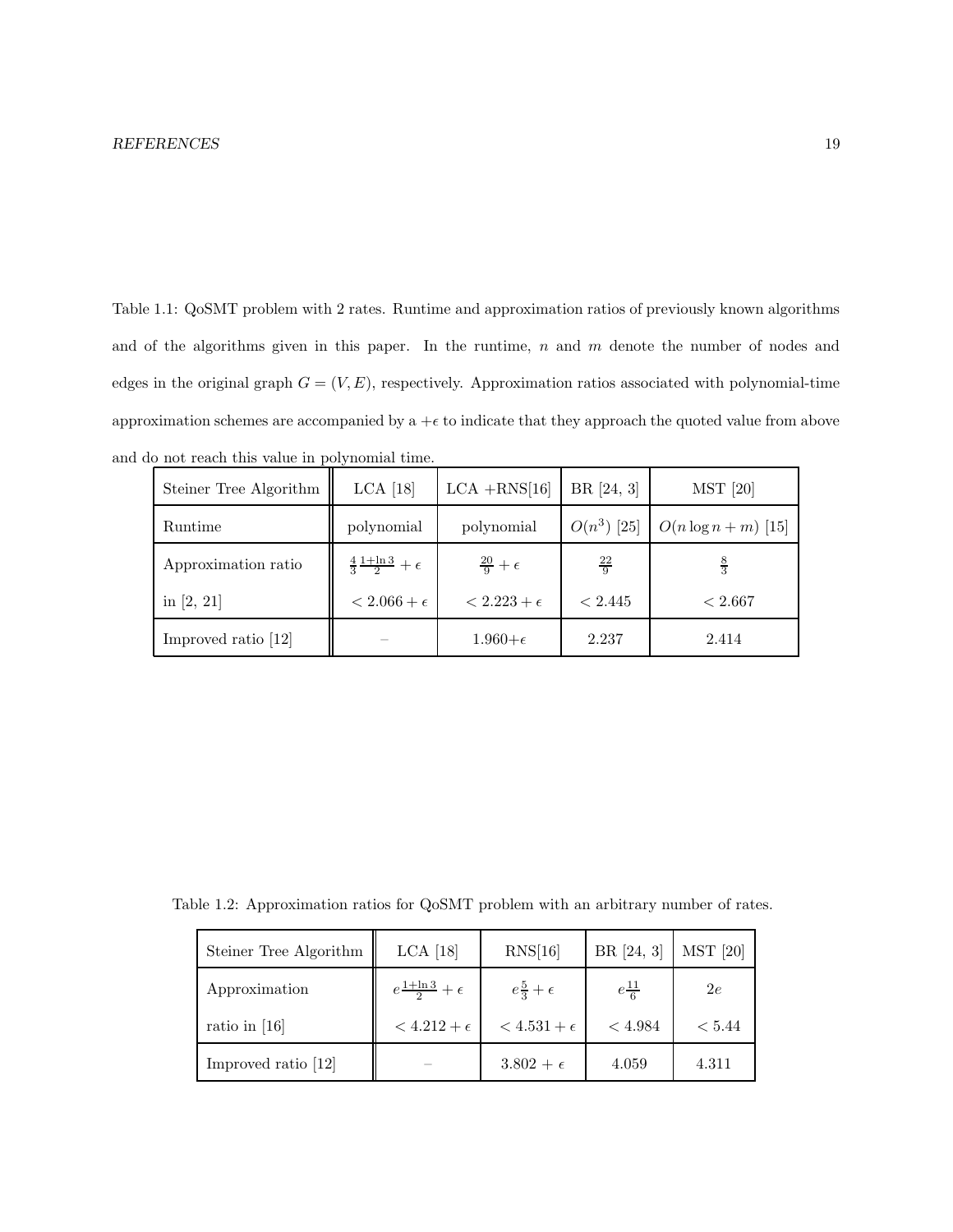## REFERENCES 20

| 50% steiner nodes, geometric progression rates     |     |             |                 |                                                   |          |       |            |         |
|----------------------------------------------------|-----|-------------|-----------------|---------------------------------------------------|----------|-------|------------|---------|
| R                                                  | Ν   | Maxemchuk's | binary rounding |                                                   | Naive-PD |       | Restart-PD |         |
|                                                    |     | CPU         | $\%G$           | CPU                                               | $\%G$    | CPU   | $\%G$      | CPU     |
| 1                                                  | 200 | 0.017       | 0.00            | 0.017                                             | $-0.01$  | 0.544 | $-0.01$    | 0.325   |
| $\mathbf 1$                                        | 300 | 0.050       | 0.00            | 0.052                                             | 0.04     | 1.372 | 0.04       | 0.946   |
| $\,2$                                              | 200 | 0.027       | 0.00            | 0.026                                             | 0.43     | 1.271 | 1.03       | 1.125   |
| $\,2$                                              | 300 | 0.070       | 0.00            | 0.072                                             | 0.93     | 4.573 | 2.17       | 3.747   |
| 5                                                  | 200 | 0.044       | 0.00            | 0.044                                             | $-2.13$  | 1.490 | 1.30       | 5.321   |
| 5                                                  | 300 | 0.123       | 0.00            | 0.120                                             | $-0.91$  | 5.221 | 1.10       | 16.798  |
| 10                                                 | 200 | 0.065       | 0.00            | 0.068                                             | $-2.53$  | 1.636 | 0.66       | 17.848  |
| 10                                                 | 300 | 0.180       | 0.00            | 0.176                                             | $-2.61$  | 6.582 | 0.24       | 107.125 |
| $50\%$ steiner nodes, arithmetic progression rates |     |             |                 |                                                   |          |       |            |         |
| 1                                                  | 200 | 0.016       | 0.00            | 0.017                                             | $-0.01$  | 0.541 | $-0.01$    | 0.327   |
| 1                                                  | 300 | 0.052       | 0.00            | 0.051                                             | 0.04     | 1.370 | 0.04       | 0.946   |
| $\,2$                                              | 200 | 0.027       | 0.00            | 0.023                                             | $-0.69$  | 1.373 | $-0.00$    | 1.136   |
| $\,2$                                              | 300 | 0.071       | 0.00            | 0.070                                             | $-0.32$  | 4.491 | 0.24       | 3.773   |
| $\overline{5}$                                     | 200 | 0.043       | $-0.01$         | 0.040                                             | 1.70     | 1.564 | 2.66       | 5.256   |
| 5                                                  | 300 | 0.123       | $-0.10$         | 0.107                                             | 1.92     | 5.392 | 4.19       | 17.271  |
| 10                                                 | 200 | 0.067       | 1.79            | 0.043                                             | 4.25     | 1.556 | 6.11       | 16.856  |
| 10                                                 | 300 | 0.181       | 2.36            | 0.126                                             | 3.38     | 5.444 | 5.73       | 92.575  |
|                                                    |     |             |                 | 0% steiner nodes, geometric progression rates     |          |       |            |         |
| 1                                                  | 100 | 0.002       | 0.00            | 0.002                                             | 0.00     | 0.052 | 0.00       | 0.077   |
| $\mathbf 1$                                        | 200 | 0.028       | 0.00            | 0.028                                             | 0.00     | 0.251 | 0.00       | 0.465   |
| $\,2$                                              | 100 | 0.007       | 0.00            | 0.007                                             | 1.21     | 0.088 | 1.69       | 0.185   |
| $\,2$                                              | 200 | 0.038       | 0.00            | 0.033                                             | 2.14     | 0.698 | 2.31       | 1.517   |
| 5                                                  | 100 | 0.012       | 0.00            | 0.013                                             | 1.24     | 0.120 | 2.82       | 0.665   |
| 5                                                  | 200 | 0.059       | 0.00            | 0.056                                             | $-0.25$  | 1.296 | 1.70       | 6.314   |
| 10                                                 | 100 | 0.019       | 0.00            | 0.018                                             | $-0.68$  | 0.133 | 1.63       | 1.953   |
| 10                                                 | 200 | 0.090       | 0.00            | 0.091                                             | $-1.97$  | 1.466 | 0.73       | 20.525  |
|                                                    |     |             |                 | $0\%$ steiner nodes, arithmetic progression rates |          |       |            |         |
| 1                                                  | 100 | 0.005       | 0.00            | 0.005                                             | 0.00     | 0.054 | 0.00       | 0.078   |
| 1                                                  | 200 | 0.026       | 0.00            | $\,0.026\,$                                       | 0.00     | 0.247 | 0.00       | 0.457   |
| $\,2$                                              | 100 | 0.005       | 0.00            | 0.006                                             | $-0.11$  | 0.111 | $-0.04$    | 0.187   |
| $\,2$                                              | 200 | 0.036       | 0.00            | 0.034                                             | $-0.02$  | 1.078 | 0.30       | 1.570   |
| 5                                                  | 100 | 0.011       | $-0.17$         | 0.011                                             | 3.70     | 0.114 | 4.60       | 0.656   |
| 5                                                  | 200 | 0.059       | $-0.15$         | $\,0.052\,$                                       | 3.13     | 1.235 | 3.85       | 5.952   |
| 10                                                 | 100 | 0.019       | 2.62            | 0.012                                             | 6.65     | 0.113 | 7.12       | 1.922   |
| 10                                                 | 200 | 0.091       | 2.67            | 0.058                                             | 5.83     | 1.203 | 6.38       | 17.689  |

Table 1.3: Cost improvement over Maxemchuck's algorithm (%) and CPU seconds for binary rounding and two primal-dual algorithms (averages over 10 testcases).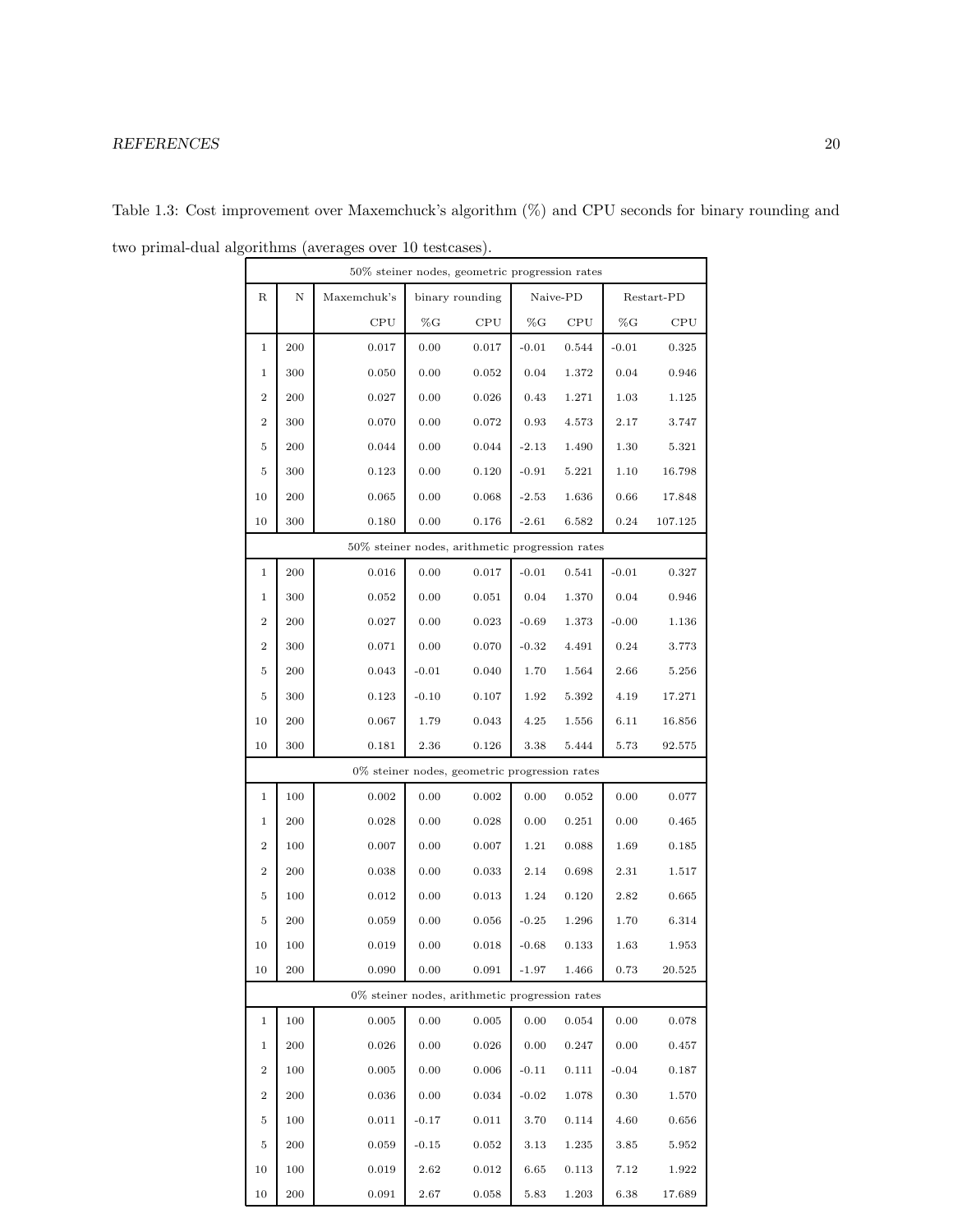Input: A graph  $G = (V, E, length, rate)$  with a source s in V and a collection of terminals  $S \subseteq V$ .

Output: A QoSMT spanning the source and the terminals.

- 1. Initialize the current tree to  $\{s\}$ .
- 2. Find a non-reached terminal  $t$  of highest rate with the shortest distance to the current tree.
- 3. Add  $t$  to the current tree along with a shortest path connecting it to the current tree.
- 4. Repeat until all terminals are spanned.

Figure 1.1: Maxemchuk's Algorithm for the QoSMT problem.



Figure 1.2: A bad example for Maxemchuk's algorithm, with  $k = 4$  rates. In the figure,  $\varepsilon = 1/2^{2k-1}$ . The rate of each node is given above the node. The edge lengths are given on the thin curved arcs, while on the solid horizontal line each segment has length  $1/2^{k-1} + \varepsilon$ . The optimum, of total cost  $1 + 2^{k-1}\varepsilon =$  $1+2^{k-1}(1/2^{2k-1})=1+1/2^k$ , uses the solid horizontal line at rate 1. Maxemchuk's algorithm picks the thin curved arcs at a cost of  $1 + (1/2)(1 - \varepsilon) + 2(1/4)(1 - 2\varepsilon) + 4(1/8)(1 - 3\varepsilon) \ge ((k+1)/2)(1 - 1/2^k)$ .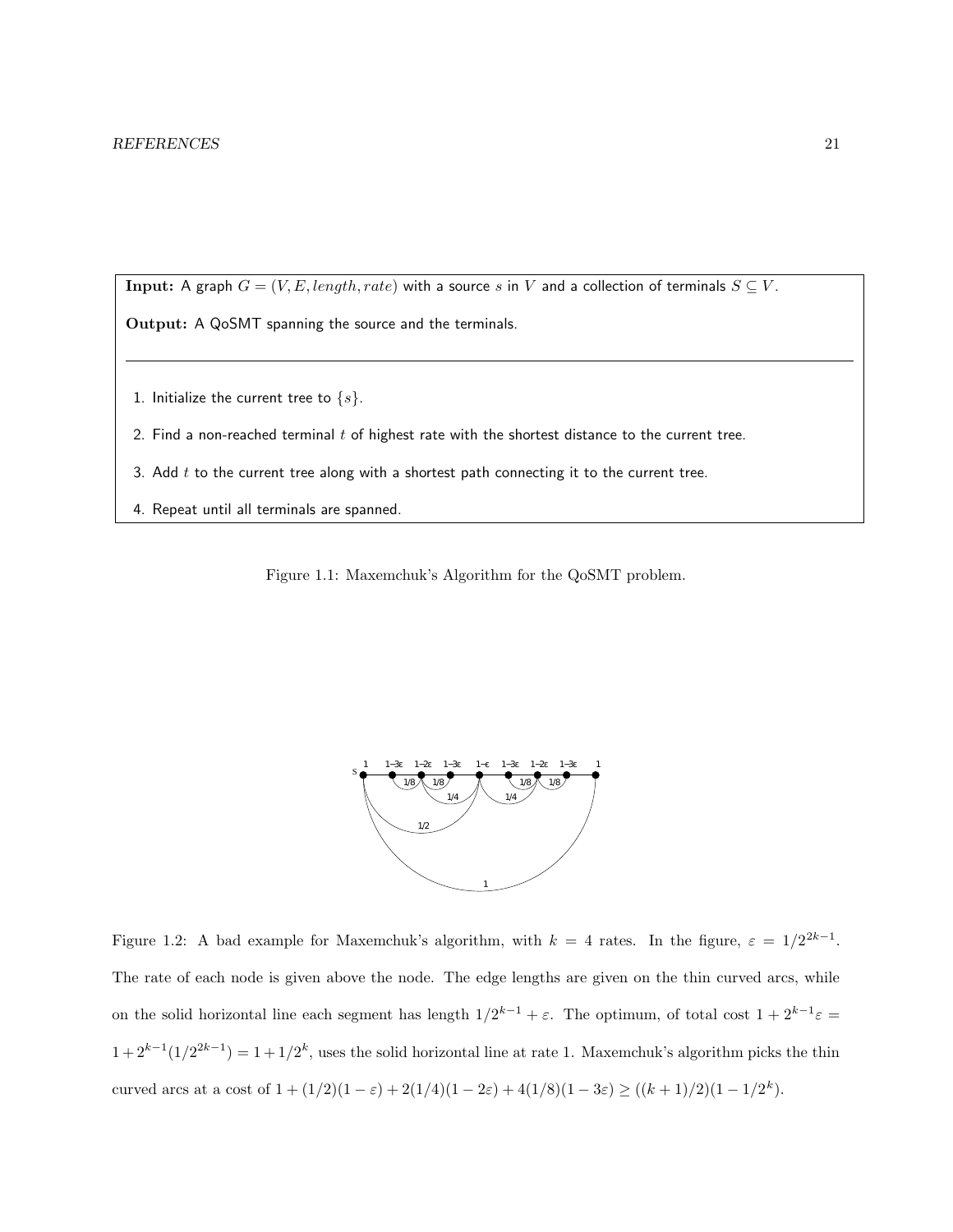

Figure 1.3: (a) The subtree  $OPT_k$  of the optimal QoS Multicast tree  $OPT$  induced by edges of rate  $r_i$ ,  $i \geq k$ . Edges of rate greater than  $r_k$  (shown as solid lines) form a Steiner tree for  $s \cup S_{k+1} \cup \ldots S_N$  (filled circles); attached triangles represent edges of rate  $r_k$ . (b) Partition of  $OPT_k$  into edge-disjoint connected components  $OPT_k^i$  each containing a single terminal of rate  $r_i$ ,  $i > k$ . (c) A connected component  $OPT_k^i$  which consists of a path  $D_k^i$  containing all edges of rate  $r_i$ ,  $i > k$ , and attached Steiner trees containing edges of rate  $r_k$ .

Input: Graph  $G = (V, E, l)$  with two nonzero rates  $r_1 < r_2$ , source s, terminal sets  $S_1$  of rate  $r_1$  and  $S_2$  of rate  $r_2$ , Steiner tree  $\alpha_1$ -approximation algorithm  $A_1$  and a  $\beta$ -convex  $\alpha_2$ -approximation algorithm  $A_2$ Output: Low cost QoSMT spanning all terminals

- 1. Compute an approximate Steiner tree ST1 for  $s\bigcup S_1 \bigcup S_2$  using algorithm  $A_1$
- 2. Compute an approximate Steiner tree  $T_2$  for  $s\bigcup S_2$  (treating all other points as Steiner points) using algorithm  $A_1$ . Next, contract  $T_2$  into the source s and compute the approximate Steiner tree  $T_1$  for s and remaining rate  $r_1$  points using algorithm  $A_2$ . Let ST2 be  $T_1 \bigcup T_2$
- 3. Output the minimum cost tree among ST1 and ST2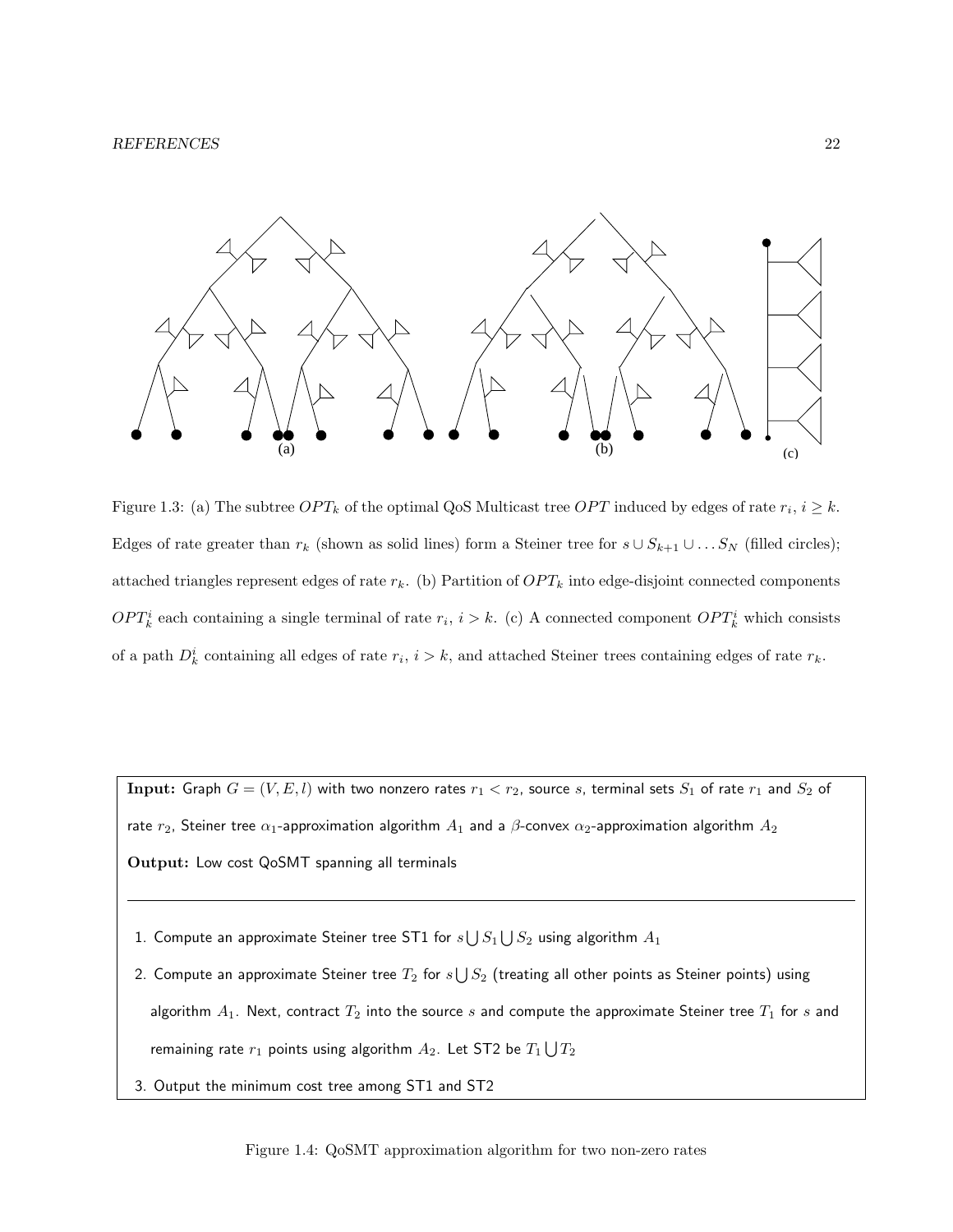$\mathbf{Input:}$  Graph  $G=(V,E,l),$  source  $s,$  sets  $S_i$  of terminals with rate  $r_i,$  positive number  $a,$  and

α-approximation β-convex Steiner tree algorithm

Output: Low cost QoSMT spanning all terminals

1. Pick  $y$  uniformly at random between 0 and 1. Round up each rate to the closest power of some number  $a$ starting with  $a^y$ , i.e., round up to numbers in the set  $\{a^y, a^{y+1}, a^{y+2}, \ldots\}$ . Form new terminal sets  $S_i'$  which are unions of terminal sets with rates rounded to the same number  $r_i^\prime$ 

2.  $T \leftarrow \emptyset$ 

3. For each non-zero rounded rate  $r_i^\prime$ , in decreasing order, do:

Find an  $\alpha$ -approximate Steiner tree  $T_i$  spanning  $s\bigcup S'_i$ 

 $T \leftarrow T \cup T_i$ 

Contract  $T_i$  into source  $s$ 

4. Output T

Figure 1.5: Approximation algorithm for multirate QoSMT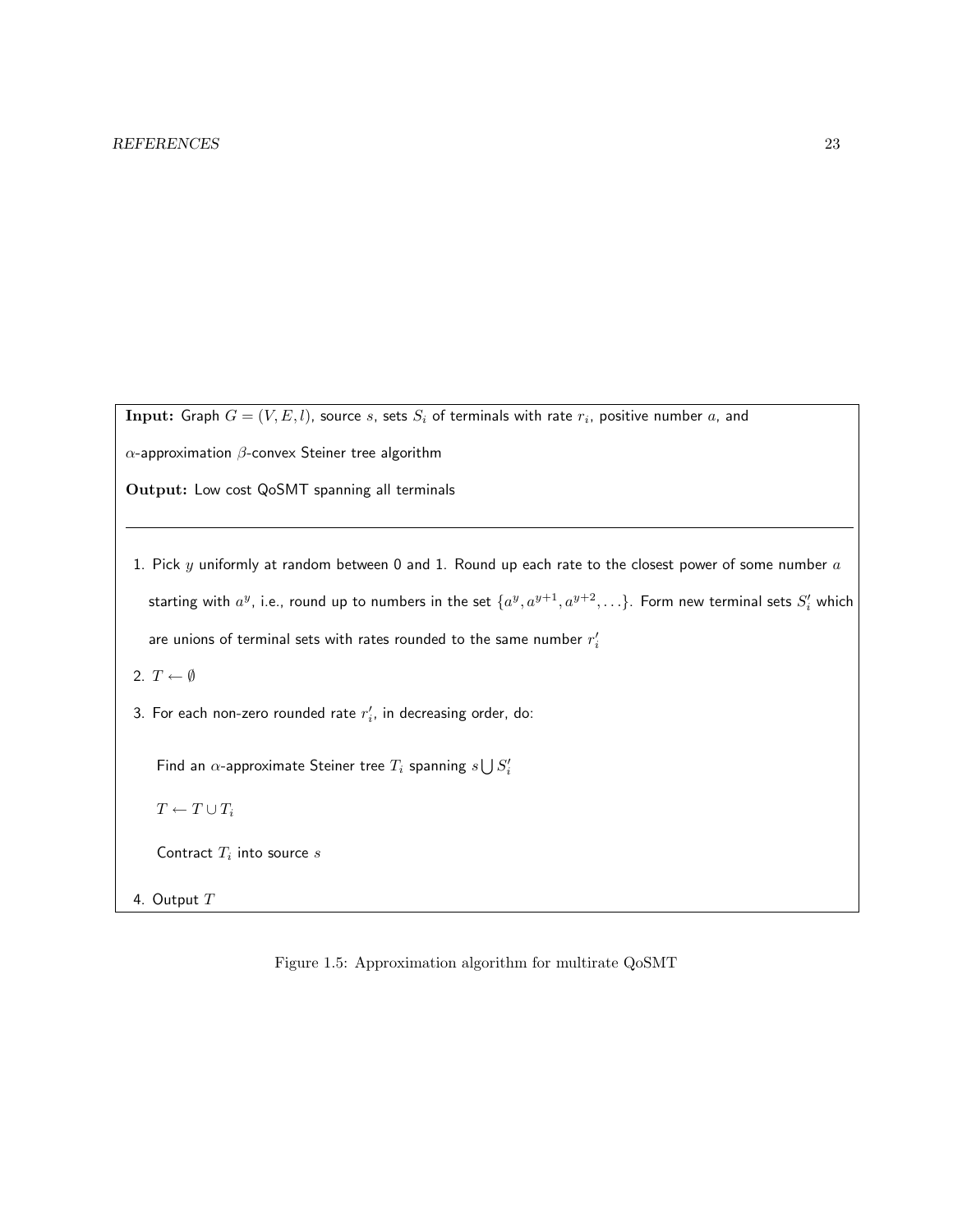Input: A graph  $G = (V, E, length, rate)$  with a source s in V and a collection of terminals  $S \subseteq V$ .

Output: A QoSMT spanning the source and the terminals.

- 1. Start from the spanning forest of  $G$  with no edges.
- 2. Grow  $y_C$  with speed  $r_C$  for each "active" component  $C$  of the current forest. (A component  $C$  is *inactive* if it contains s and all vertices of rate  $r_C$ .)
- 3. Stop growing once the dual inequality for a pair  $(e, r)$  becomes tight, with e connecting two distinct components of the forest.
- 4. Add  $e$  to the forest, collapsing the two components.
- 5. Terminate when there is no active component left.
- 6. Keep an edge of the resulting tree at the minimum needed rate.

Figure 1.6: The Naive Primal-Dual algorithm for the QoSMT problem.



Figure 1.7: The Restarting Primal-Dual avoids the mistake of the Naive Primal-Dual. Part (a) shows duplication of the edges. Part (b) shows the components growing along the respective edges.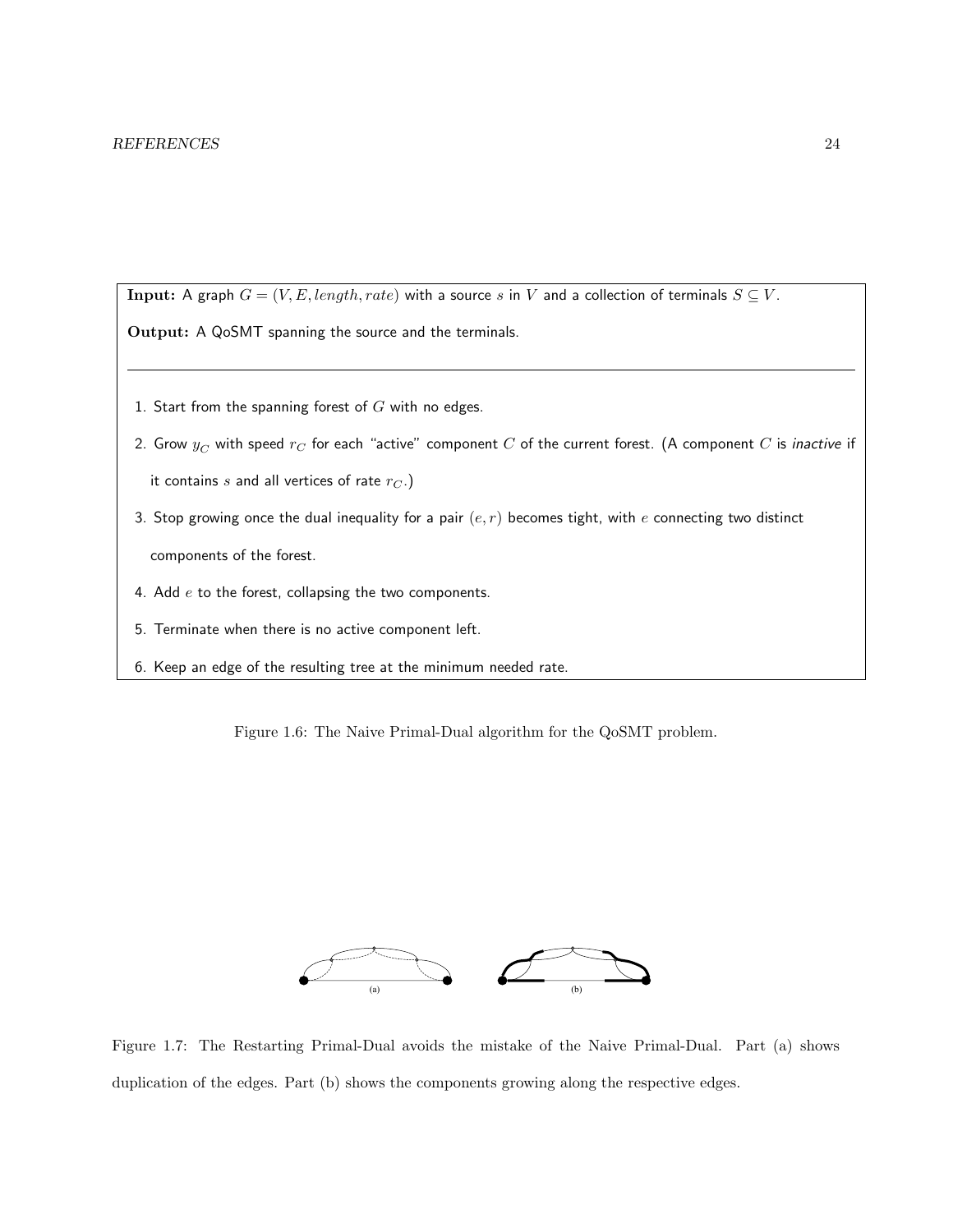Input: A Graph  $G' = (V, E, cost, rate)$  with source s, and a collection of terminals S.

Output: A QoSMT spanning the source and the terminal.

1. Grow each active  $C_{r_i}$  with speed  $r_i$  along incident edges  $(e, r_j)$ ,  $j \leq i$ , picking edges which become tight.

2. Continue this process until there is no active component of rate  $r_k$ .

3. Remove all edges which are not necessary for maintaining connectivity of nodes of rate  $r_k$ .

- 4. Accept (keep in the solution) and contract all edges of  $C_{r_k}$  (i.e., set their length/cost to 0)
- 5. Restart the algorithm with the new graph

Figure 1.8: The Restarting Primal-Dual algorithm for the QoSMT problem.

Input: A graph  $G = (V, E, length, rate)$  with source s in V and a collection of terminals  $S \subseteq V$ .

Output: A QoSMT spanning the source and the terminal.

- 1. For each  $r = r_1, r_2, \ldots, r_k$ , execute steps 2-6.
- 2. Start from the spanning forest  $F^r$  of  $G$  with no edges.
- 3. Grow  $y_C$  uniformly for each  $r$ -component  $\overline{C}$  of the current forest  $\overline{F}^r$ .
- 4. Stop growing once the dual inequality for a pair  $(e, r)$  becomes tight, with e connecting two distinct components of  $F^r$ .
- 5. Add  $(e, r)$  to  $F^r$ , collapsing two of its components.
- 6. Terminate when there is no  $r$ -component of  $F^r$  left.
- 7. Traversing the list of picked edges in reverse order, remove an edge  $(e,r)$  from  $F^r$  if after  $(e,r)$ 's removal

the set of edges picked form a feasible tree.

Figure 1.9: The 4.311-approximation algorithm for QoSMT problem.